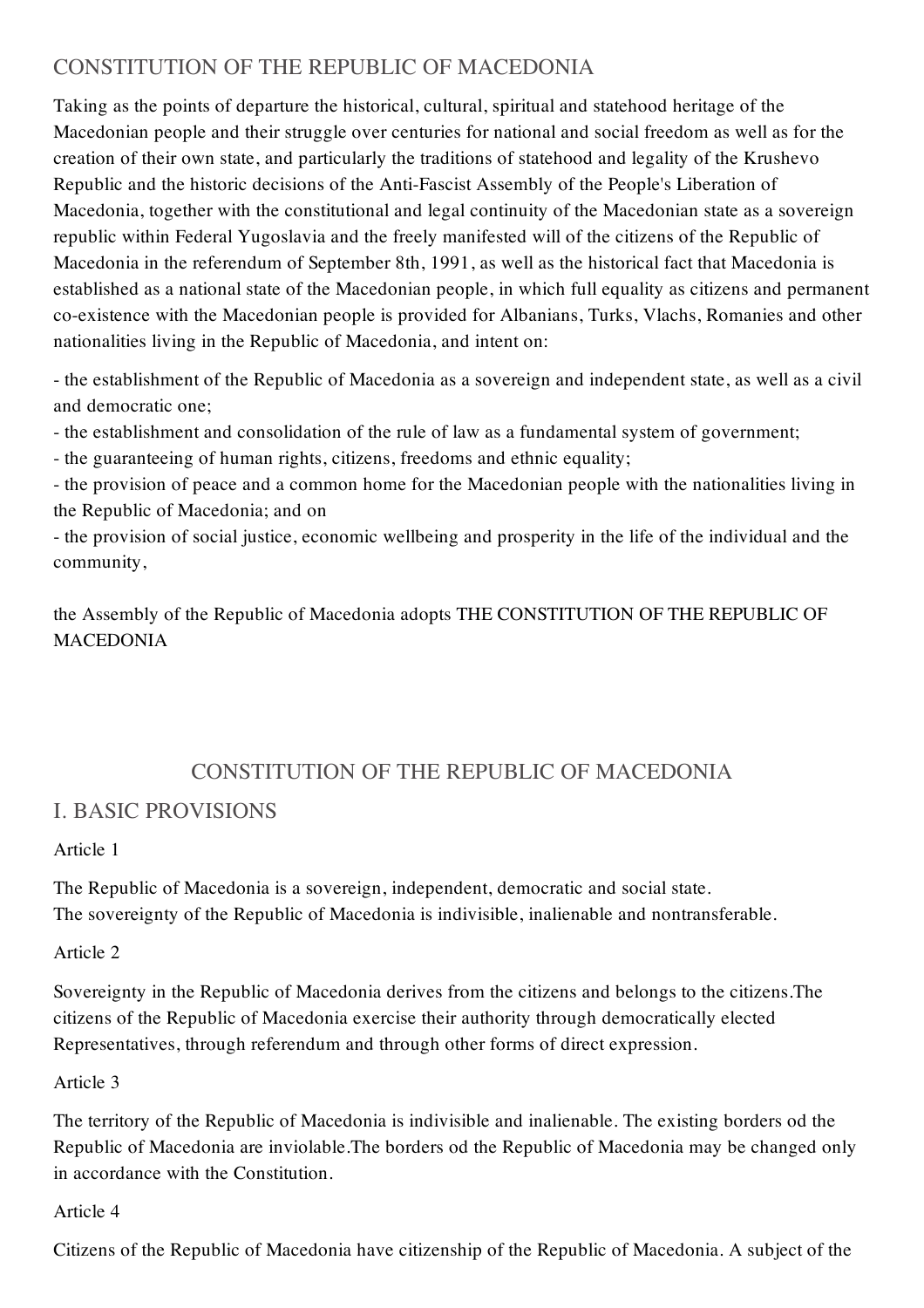Republic of Macedonia may neither be deprived of citizenship, nor expelled or extradited to another state. Citizenship of the Republic of Macedonia is regulated by law.

## Article 5

The state symbols of the Republic of Macedonia are the coat of arms, the flag and the national anthem. The coat of arms, the flag and the national anthem of the Republic of Macedonia are adopted by law by a two-thirds majority vote of the total number of Assembly Representatives.

## Article 6

The capital of the Republic of Macedonia is Skopje.

## Article 7

The Macedonian language, written using its Cyrillic alphabet, is the official language in the Republic of Macedonia. In the units of local self-government where the majority of the inhabitants belong to a nationality, in addition to the Macedonian language and Cyrillic alphabet, their language and alphabet are also in official use, in a manner determined by law. In the units of local self-government where there is a considerable number of inhabitants belonging to a nationality, their language and alphabet are also in official use, in addition to the Macedonian language and Cyrillic alphabet, under conditions and in a manner determined by law.

## Article 8

The fundamental values of the constitutional order of the Republic of Macedonia are:

- the basic freedoms and rights of the individual and citizen, recognized in international law and set down in the Constitution;

- the free expression of national identity;

- the rule of law;

- the division of state powers into legislative, executive and judicial;
- political pluralism and free, direct and democratic elections;
- the legal protection of property;
- the freedom of the market and entrepreneurship;
- humanism, social justice and solidarity;
- local self-government;

- proper urban and rural planning to promote a congenial human environment, as well as ecological protection and development; and

- respect for the generally accepted norms of international law.

Anything that is not prohibited by the Constitution of by law is permitted in the Republic of Macedonia.

# II. BASIC FREEDOMS AND RIGHTS OF THE INDIVIDUAL AND CITIZEN

## **1. Civil and political freedoms and rights**

## Article 9

Citizens of the Republic of Macedonia are equal in their freedoms and rights, regardless of sex, race, colour of skin, national and social origin, political and religious beliefs, property and social status. All citizens are equal before the Constitution and law.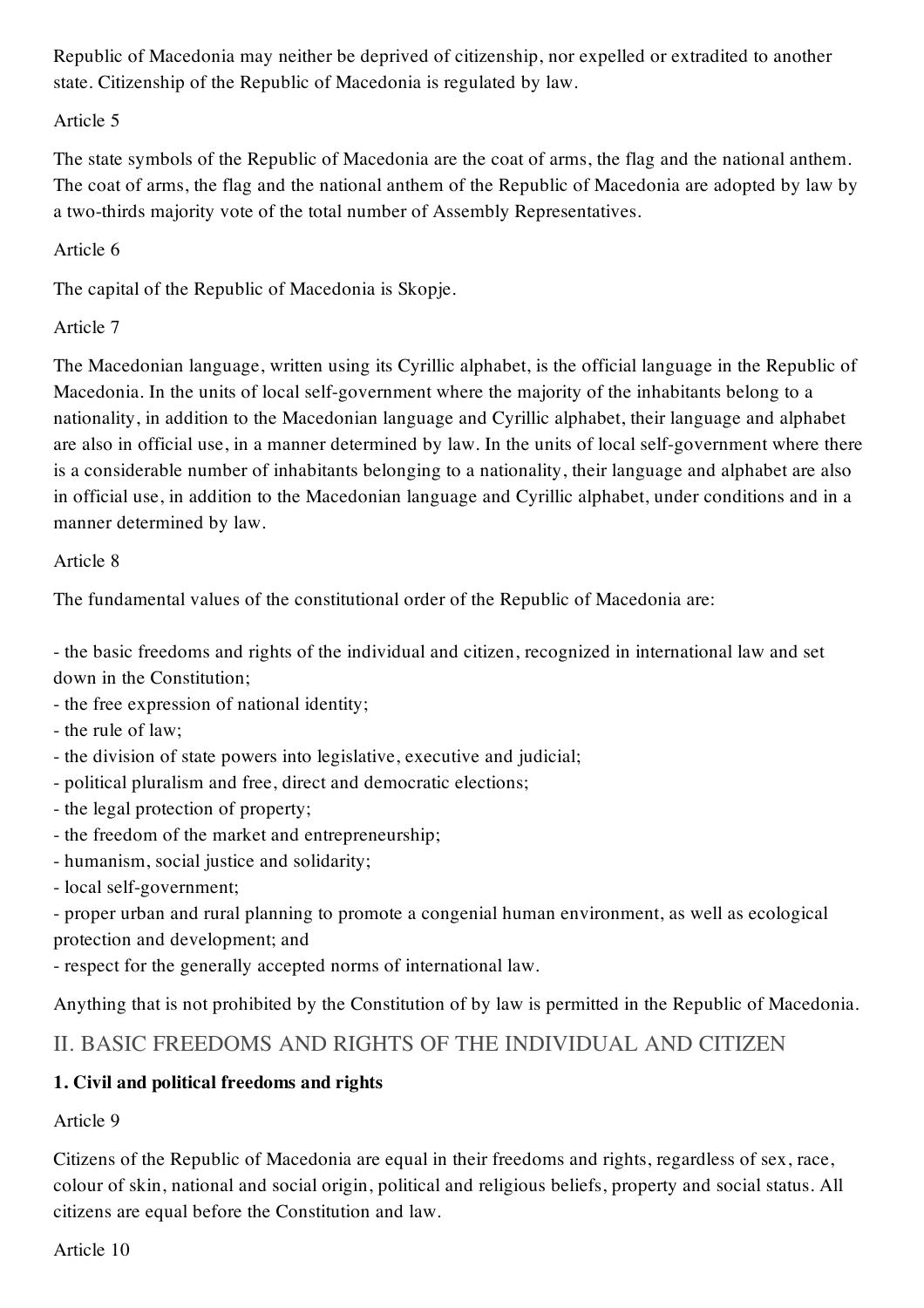The human right to life is irrevocable. The death penalty shall not be imposed on any grounds whatsoever in the Republic of Macedonia.

## Article 11

The human right to physical and moral dignity is irrevocable. Any form of torture, or inhuman or humiliating conduct or punishment, is prohibited. Forced labour is prohibited.

## Article 12

The human right to freedom is irrevocable. No person,s freedom can be restricted except by a court decision or in cases and procedures determined by law. Persons summoned, apprehended or detained shall immediately be informed of the reasons for the summons, apprehension or detention and on their rights. They shall not be forced to make a statement. A person has a right to an attorney in police and court procedure. Persons detained shall be brought before a court as soon as possible, within a maximum period of 24 hours from the moment of detention, and the legality of their detention shall there be decided upon without delay.Detention may last, by court decision, for a maximum period of 90 days from the day of detention.Persons detained may, under the conditions determined by law, be released from custody to conduct their defence.

## Article 13

A person indicted for an offence shall be considered innocent until his/her guilt is established by a legally valid court verdict. A person unlawfully detained, apprehended or convicted has a right to legal redress and other rights determined by law.

## Article 14

No person may be punished for an offence which had not been declared an offence punishable by law, or by other acts, prior to its being committed, and for which no punishment had been prescribed. No person may be tried in a court of law for an offence for which he/she has already been tried and for which a legally valid court verdict has already been brought.

## Article 15

The right to appeal against individual legal acts issued in a first instance proceedings by a court, administrative body, organization or other institution carrying out public mandates is guaranteed.

## Article 16

The freedom of personal conviction, conscience, thought and public expression of thought is guaranteed. The freedom of speech, public address, public information and the establishment of institutions for public information is guaranteed. Free access to information and the freedom of reception and transmission of information are guaranteed. The right of reply via the mass media is guaranteed.The right to a correction in the mass media is guaranteed. The right to protect a source of information in the mass media is guaranteed. Censorship is prohibited.

## Article 17

The freedom and confidentiality of correspondence and other forms of communication is guaranteed. Only a court decision may authorize non-application of the principle of the inviolability of the confidentiality of correspondence and other forms of communication, in cases where it is indispensable to a criminal investigation or required in the interests of the defence of the Republic.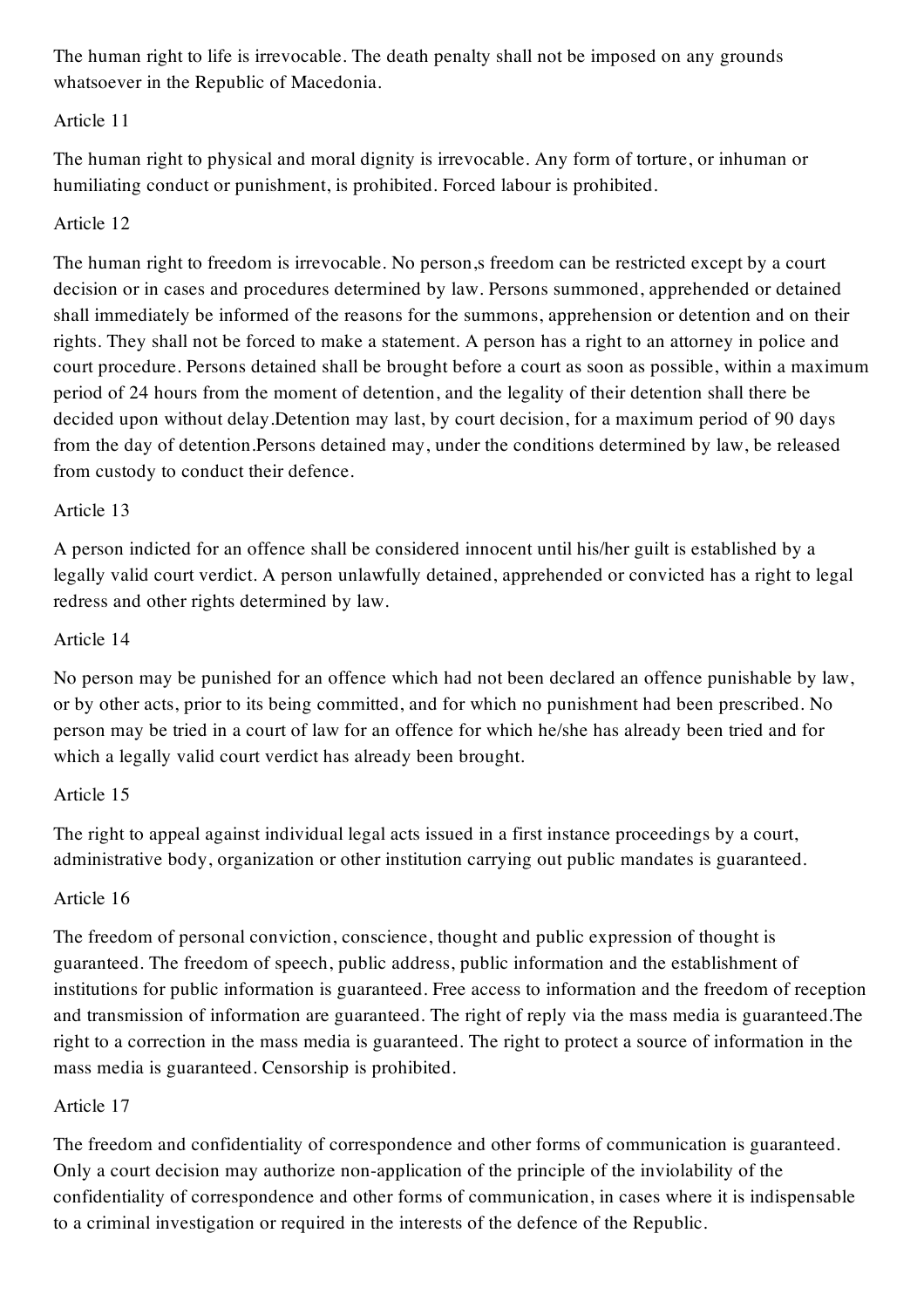The security and confidentiality of personal information are guaranteed. Citizens are guaranteed protection from any violation of their personal integrity deriving from the registration of personal information through data processing.

#### Article 19

The freedom of religious confession is guaranteed. The right to express one's faith freely and publicly, individually or with others is guaranteed. The Macedonian Orthodox Church and other religious communities and groups are separate from the state and equal before the law. The Macedonian Orthodox Church and other religious communities and groups are free to establish schools and other social and charitable institutions, by way of a procedure regulated by law.

## Article 20

Citizens are guaranteed freedom of association to exercise and protect their political, economic, social, cultural and other rights and convictions. Citizens may freely establish associations of citizens and political parties, join them or resign from them.The programmes and activities of political parties and other associations of citizens may not be directed at the violent destruction of the constitutional order of the Republic, or at encouragement or incitement to military aggression or ethnic, racial or religious hatred or intolerance.Military or paramilitary associations which do not belong to the Armed Forces of the Republic of Macedonia are prohibited.

### Article 21

Citizens have the right to assemble peacefully and to express public protest without prior announcement or a special license.The exercise of this right may be restricted only during a state of emergency or war.

## Article 22

Every citizen on reaching 18 years of age acquires the right to vote. The right to vote is equal, universal and direct, and is exercised at free elections by secret ballot. Persons deprived of the right to practice their profession by a court verdict do not have the right to vote.

## Article 23

Every citizen has the right to take part in the performance of public office.

## Article 24

Every citizen has a right to petition state and other public bodies, as well as to receive an answer. A citizen cannot be called to account or suffer adverse consequences for attitudes expressed in petitions, unless they entail the committing of a criminal offence.

#### Article 25

Each citizen is guaranteed the respect and protection of the privacy of his/her personal and family life and of his/her dignity and repute.

#### Article 26

The inviolability of the home is guaranteed.The right to the inviolability of the home may be restricted only by a court decision in cases of the detection or prevention of criminal offences or the protection of people,s health.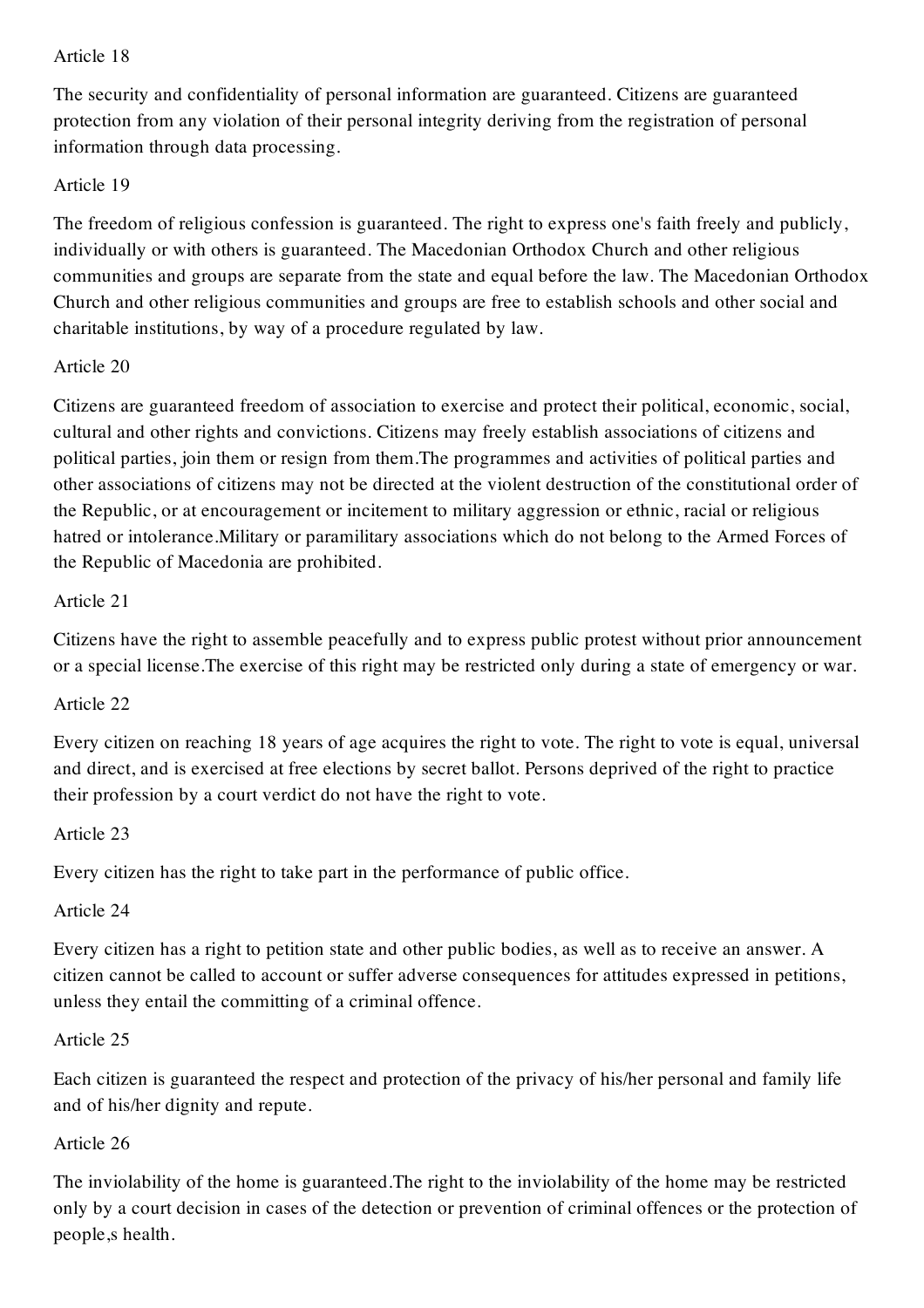Every citizen of the Republic of Macedonia has the right of free movement on the territory of the Republic and freely to chose his/her place of residence.Every citizen has the right to leave the territory of the Republic and to return to the Republic.The exercise of these rights may be restricted by law only in cases where it is necessary for the protection of the security of the Republic, criminal investigation or protection of people,s health.

## Article 28

The defence of the Republic of Macedonia is the right and duty of every citizen. The exercise of this right and duty of citizen is regulated by law.

## Article 29

Foreign subjects enjoy freedoms and rights guaranteed by the Constitution in the Republic of Macedonia, under conditions regulated by law and international agreements. The Republic guarantees the right of asylum to foreign subjects and stateless persons expelled because of democratic political convictions and activities. Extradition of a foreign subject can be carried out only on the basis of a ratified international agreement and on the principle of reciprocity. A foreign subject cannot be extradited for political criminal offences. Acts of terrorism are not regarded as political criminal offences.

## **2. Economic, social and cultural rights**

## Article 30

The right to ownership of property and the right of inheritance are guaranteed. Ownership of property creates rights and duties and should serve the wellbeing of both the individual and the community. No person may be deprived of his/her property or of the rights deriving from it, except in cases concerning the public interest determined by law. If property is expropriated or restricted,rightful compensation not lower than its market value is guaranteed.

## Article 31

Foreign subjects in the Republic of Macedonia may acquire the right of ownership of property under conditions determined by law.

## Article 32

Everyone has the right to work, to free choice of employment, protection at work and material assistance during temporary unemployment. Every job is open to all under equal conditions. Every employee has a right to appropriate remuneration. Every employee has the right to paid daily, weekly and annual leave. Employees cannot waive this right. The exercise of the rights of employees and their position are regulated by law and collective agreements.

## Article 33

Everyone is obliged to pay tax and other public contributions, as well as to share in the discharge of public expenditure in a manner determined by law.

## Article 34

Citizens have a right to social security and social insurance, determined by law and collective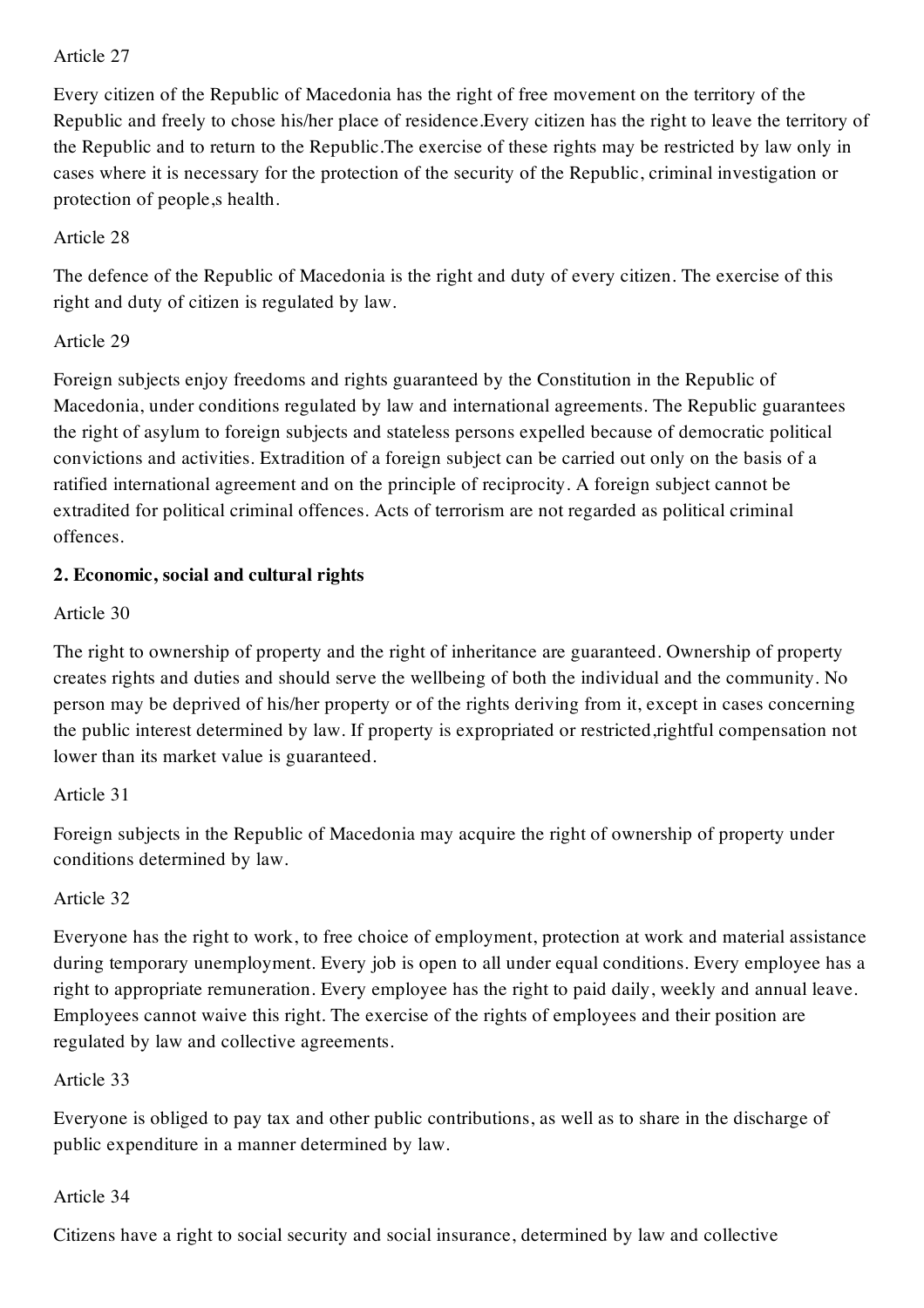agreement.

### Article 35

The Republic provides for the social protection and social security of citizens in accordance with the principle of social justice.The Republic guarantees the right of assistance to citizens who are infirm or unfit for work.The Republic provides particular protection for invalid persons, as well as conditions for their involvement in the life of the society.

### Article 36

The Republic guarantees particular social security rights to veterans of the Anti-Fascist War and of all Macedonian national liberation wars, to war invalids, to those expelled and imprisoned for the ideas of the separate identity of the Macedonian people and of Macedonian statehood, as well as to members of their families without means of material and social subsistence. The particular rights are regulated by law.

#### Article 37

In order to exercise their economic and social rights, citizens have the right to establish trade unions. Trade unions can constitute confederations and become members of international trade union organizations. The law may restrict the conditions for the exercise of the right to trade union organization in the armed forces, the police and administrative bodies.

#### Article 38

The right to strike is guaranteed. The law may restrict the conditions for the exercise of the right to strike in the armed forces, the police and administrative bodies.

#### Article 39

Every citizen is guaranteed the right to health care. Citizens have the right and duty to protect and promote their own health and the health of others.

#### Article 40

The Republic provides particular care and protection for the family. The legal relations in marriage, the family and cohabitation are regulated by law. Parents have the right and duty to provide for the nurturing and education of their children. Children are responsible for the care of their old and infirm parents. The Republic provides particular protection for parentless children and children without parental care.

#### Article 41

It is a human right freely to decide on the procreation of children. The Republic conducts a humane population policy in order to provide balanced economic and social development.

#### Article 42

The Republic particularly protects mothers, children and minors. A person under 15 years of age cannot be employed. Minors and mothers have the right to particular protection at work. Minors may not be employed in work which is detrimental to their health or morality.

#### Article 43

Everyone has the right to a healthy environment to live in. Everyone is obliged to promote and protect the environment. The Republic provides conditions for the exercise of the right of citizens to a healthy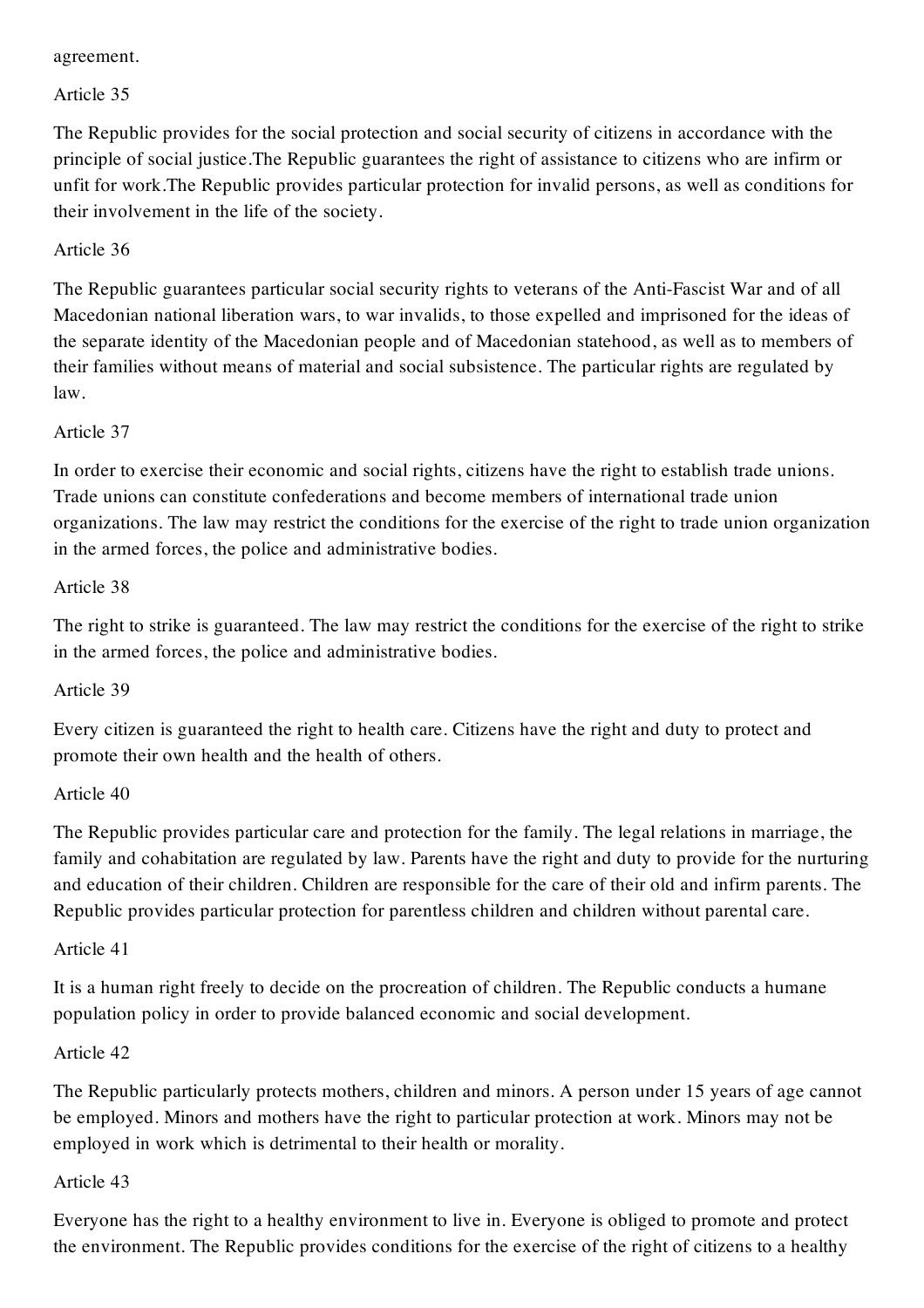#### environment.

#### Article 44

Everyone has a right to education. Education is accessible to everyone under equal conditions. primary education is compulsory and free.

### Article 45

Citizens have a right to establish private at schools at all levels of education, with the exception of primary education, under conditions determined by law.

#### Article 46

The autonomy of universities is guaranteed. The conditions of establishment, performance and termination of the activities of a university are regulated by law.

#### Article 47

The freedom of scholarly, artistic and other forms of creative work is guaranteed. Rights deriving from scholarly, artistic or other intellectual creative work are guaranteed. The Republic stimulates, assists and protects the development of scholarship, the arts and culture. The Republic stimulates and assists scientific and technological development. The Republic stimulates and assists technical education and sport.

#### Article 48

Members of nationalities have a right freely to express, foster and develop their identity and national attributes. The Republic guarantees the protection of the ethnic, cultural, linguistic and religious identity of the nationalities. Members of the nationalities have the right to establish institutions for culture and art, as well as scholarly and other associations for the expression, fostering and development of their identity. Members of the nationalities have the right to instruction in their language in primary and secondary education, as determined by law. In schools where education is carried out in the language of a nationality, the Macedonian language is also studied.

#### Article 49

The Republic cares for the status and rights of those persons belonging to the Macedonian people in neighbouring countries, as well as Macedonian expatriates, assists their cultural development and promotes links with them. The Republic cares for the cultural, economic and social rights of the citizens of the Republic abroad.

#### **3. Guarantees of basic freedoms and rights**

#### Article 50

Every citizen may invoke the protection of freedoms and rights determined by the Constitution before the regular courts, as well as before the Constitutional Court of Macedonia, through a procedure based upon the principles of priority and urgency. Judicial protection of the legality of individual acts of state administration, as well as of other institutions carrying out public mandates, is guaranteed. A citizen has the right to be informed on human rights and basic freedoms as well as actively to contribute, individually or jointly with others, to their promotion and protection.

#### Article 51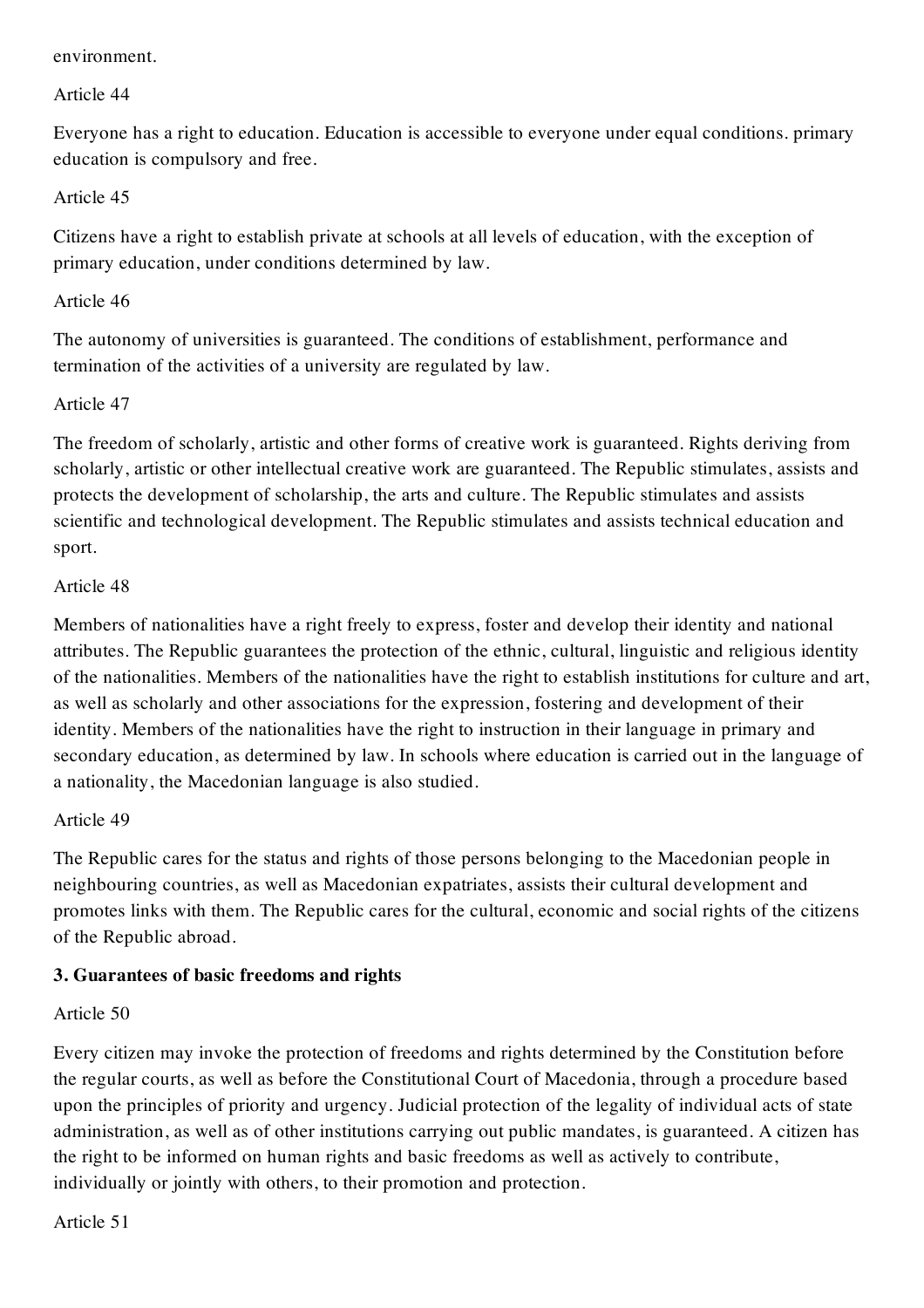In the Republic of Macedonia laws shall be in accordance with the Constitution and all other regulations in accordance with the Constitution and law. Everyone is obliged to respect the Constitution and the laws.

## Article 52

Laws and other regulations are published before they come into force. Laws and other regulations are published in "The Official Gazette of the Republic of Macedonia" at most seven days after the day of their adoption. Laws come into force on the eighth day after the day of their publication at the earliest, or on the day of publication in exceptional cases determined by the Assembly. Laws and other regulations may not have a retroactive effect, except in cases when this is more favourable for the citizens.

## Article 53

Attorneyship is an autonomous and independent public service, providing legal assistance and carrying out public mandates in accordance with the law.

## Article 54

The freedoms and rights of the individual and citizen can be restricted only in cases determined by the Constitution. The freedoms and rights of the individual and citizen can be restricted during states of war or emergency, in accordance with the provisions of the Constitution. The restriction of freedoms and rights cannot discriminate on grounds of sex, race, colour of skin, language, religion, national or social origin, property or social status. The restriction of freedoms and rights cannot be applied to the right to life, the interdiction of torture, inhuman and humiliating conduct and punishment, the legal determination of punishable offences and sentences, as well as to the freedom of personal conviction, conscience, thought and religious confession.

## **4. Foundations for economic relations**

## Article 55

The freedom of the market and entrepreneurship is guaranteed. The Republic ensures an equal legal position to all parties in the market. The Republic takes measures against monopolistic positions and monopolistic conduct on the market. The freedom of the market and entrepreneurship san be restricted by law only for reasons of the defence of the Republic, protection of the natural and living environment or public health.

## Article 56

All the natural resources of the Republic of Macedonia, the flora and fauna, amenities in common use, as well as the objects and buildings of particular cultural and historical value determined by law, are amenities of common interest for the Republic and enjoy particular protection. The Republic guarantees the protection, promotion and enhancement of the historical and artistic heritage of the Macedonian people and of the nationalities and the treasures of which it is composed regardless of their legal status. The law regulates the mode and conditions under which specific items of general interest for the Republic can be ceded for use.

## Article 57

The Republic of Macedonia stimulates economic progress and provides for a more balanced spatial and regional development, as well as for the more rapid development of economically underdeveloped regions.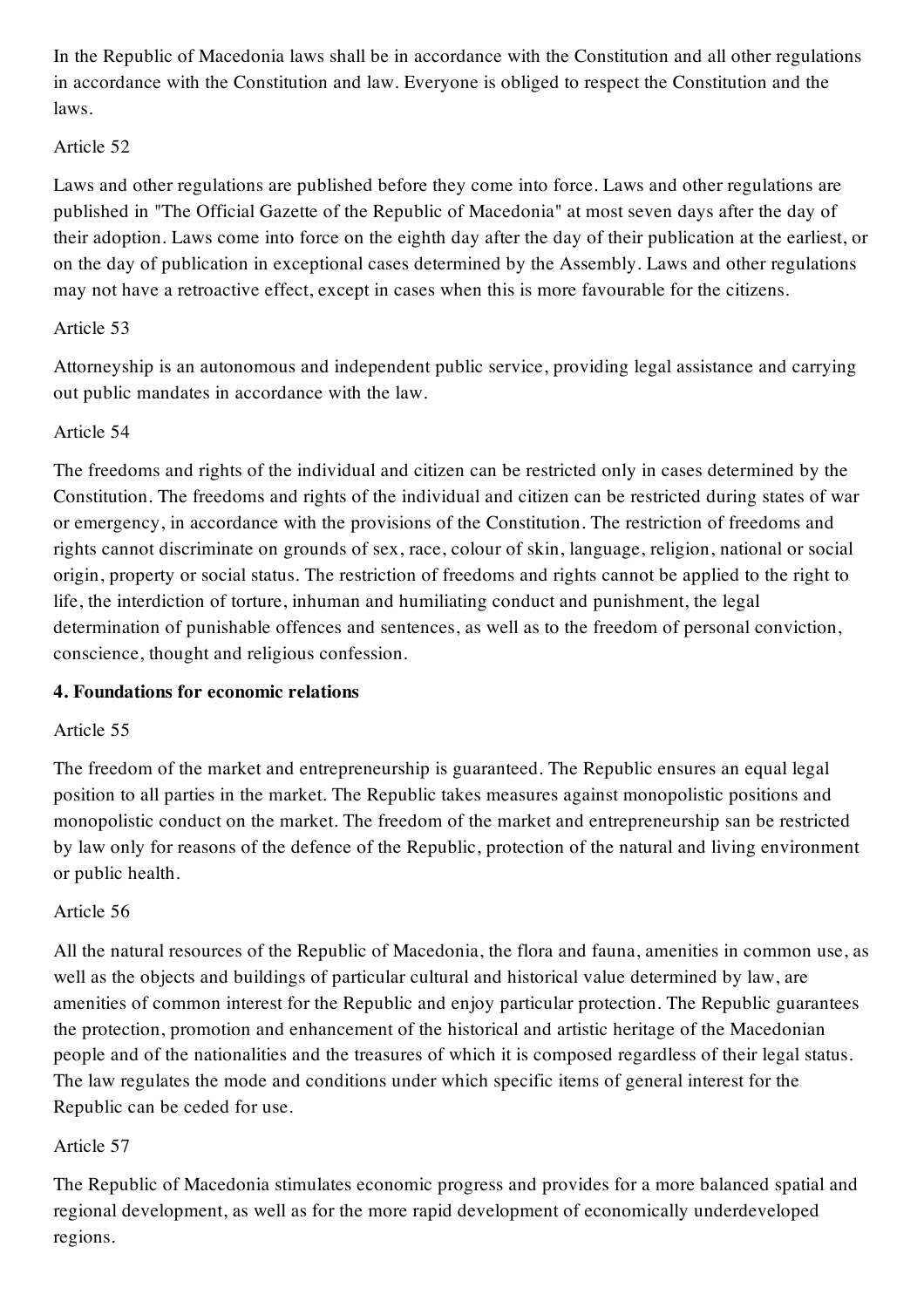Ownership and labour form the basis for management and sharing in decision-making. Participation in management and decision-making in public institutions and services is regulated by law, on the principles of expertise and competence.

### Article 59

Foreign investors are guaranteed the right to the free transfer of invested capital and profits. The rights obtained on the basis of the capital invested may not be reduced by law or other regulations.

### Article 60

The National Bank of the Republic of Macedonia is a currency-issuing bank. The National Bank is autonomous and responsible for the stability of the currency, monetary policy and for the general liquidity of payments in the Republic and abroad. The organization and work of the National Bank are regulated by law.

# III. THE ORGANIZATION OF STATE AUTHORITY

## **1. The Assembly of the Republic of Macedonia**

## Article 61

The Assembly of the Republic of Macedonia is a representative body of the citizens and the legislative power of the Republic is vested in it. The organization and functioning of the Assembly are regulated by the Constitution and by the Rules of Procedure.

#### Article 62

The Assembly of the Republic of Macedonia is composed of 120 to 140 Representatives. The Representatives are elected at general, direct and free elections and by secret ballot. The Representative represents the citizens and makes decisions in the Assembly in accordance with his/her personal convictions. A Representative,s mandate cannot be revoked. The mode and conditions of election of Representatives are regulated by a low adopted by a majority vote of the total number od Representatives.

#### Article 63

The Representatives for the Assembly are elected for a term of four years. The mandate of Representatives is verified by the Assembly. The length of the mandate is reckoned from the constitutive meeting of the Assembly. Each newly-elected Assembly must hold a constitutive meeting 20 days at the latest after the election was held. The constitutive meeting is called by the President of the Assembly of the previous term.

If a constitutive meeting is not called within the time laid down, the Representatives assemble and constitute the Assembly themselves on the twenty-first day after the completion of the elections.

Elections for Representatives to the Assembly are held within the last 90 days of the term of the current Assembly, or within 60 days from the day of dissolution of the Assembly.

The term of office of the Representatives to the Assembly can be extended only during states of war or emergency.

Cases where a citizen cannot be elected a Representative, owing to the incompatibility of this office with other public offices or professions already held, are defined by law. The Assembly is dissolved when more than half of the total number of Representatives vote for dissolution.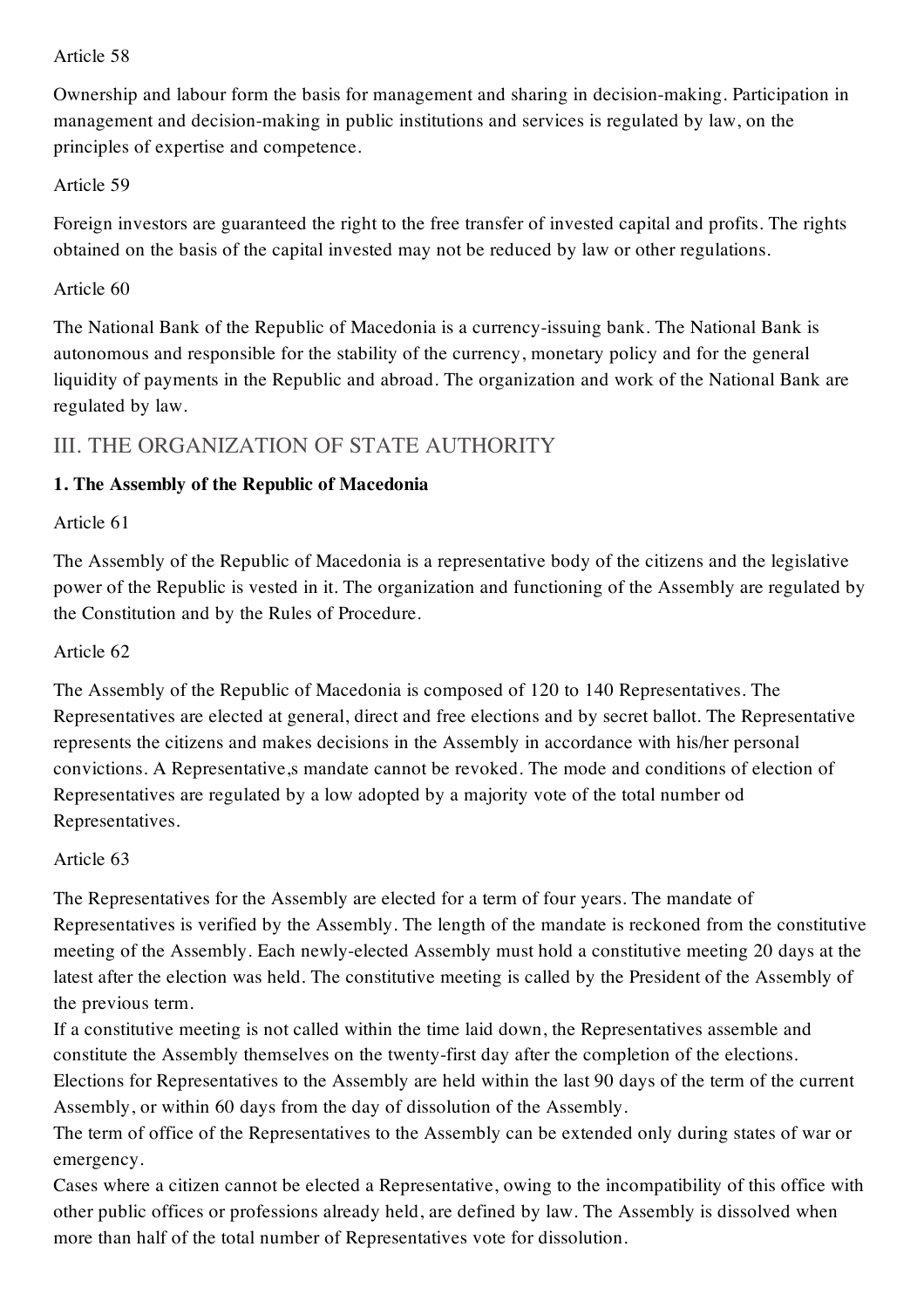Representatives enjoy immunity. A Representative cannot be held to have committed a criminal offence or be detained owing to views he/she has expressed or to the way he/she has voted in the Assembly. A Representative cannot be detained without the approval of the Assembly unless found committing a criminal offence for which a prison sentence of at least five years is prescribed. The Assembly can decide to invoke immunity for a Representative without his/her request, should it be necessary for the performance of the presentative,s office. Representatives may not be called up for duties in the Armed Forces during the course of their term of office. A Representative is entitled to remuneration determined by law.

## Article 65

A Representative may resign his/her mandate. The Representative submits his/her resignation in person at a session of the Assembly.The mandate of a Representative terminates if he/she is sentenced for a criminal offence for which a prison sentence of at least five years is prescribed.The Representative can have his/her mandate revoked for committing a criminal offence making him/her unfit to perform the office of a Representative, as well as for absence from the Assembly for longer than 6 months for no justifiable reason. Revocation of the mandate is determined by the Assembly ba a two-thirds majority vote of all Representatives.

## Article 66

The Assembly is in permanent session. The Assembly works at meetings. The meetings of the Assembly are called by the President of the Assembly. The Assembly adopts the Rules of Procedure by a majority vote of the total number of Representatives.

## Article 67

The Assembly elects a President and one or more Vice-Presidents from the ranks of the Representatives by a majority vote of the total number of Representatives. The President of the Assembly represents the Assembly, ensures the application of the Rules of Procedure and carries out other responsibilities determined by the Constitution and the Rules of Procedure of the Assembly.

The office of the President of the Assembly is incompatible with the performance of other public offices, professions or appointment in a political party. The President of the Assembly issues notice of the election of Representatives and of the President of the Republic.

## Article 68

The Assembly of the Republic of Macedonia

- adopts and changes the Constitution;
- adopts laws and gives the authentic interpretation of laws;
- determines public taxes and fees;
- adopts the budget and the balance of payments of the Republic;
- adopts the spatial plan of the Republic;
- ratifies international agreements;
- decides on war and peace;
- makes decisions concerning any changes in the borders of the Republic;
- makes decisions on association in and disassociation from any form of union or community with other states;
- issues notice of a referendum;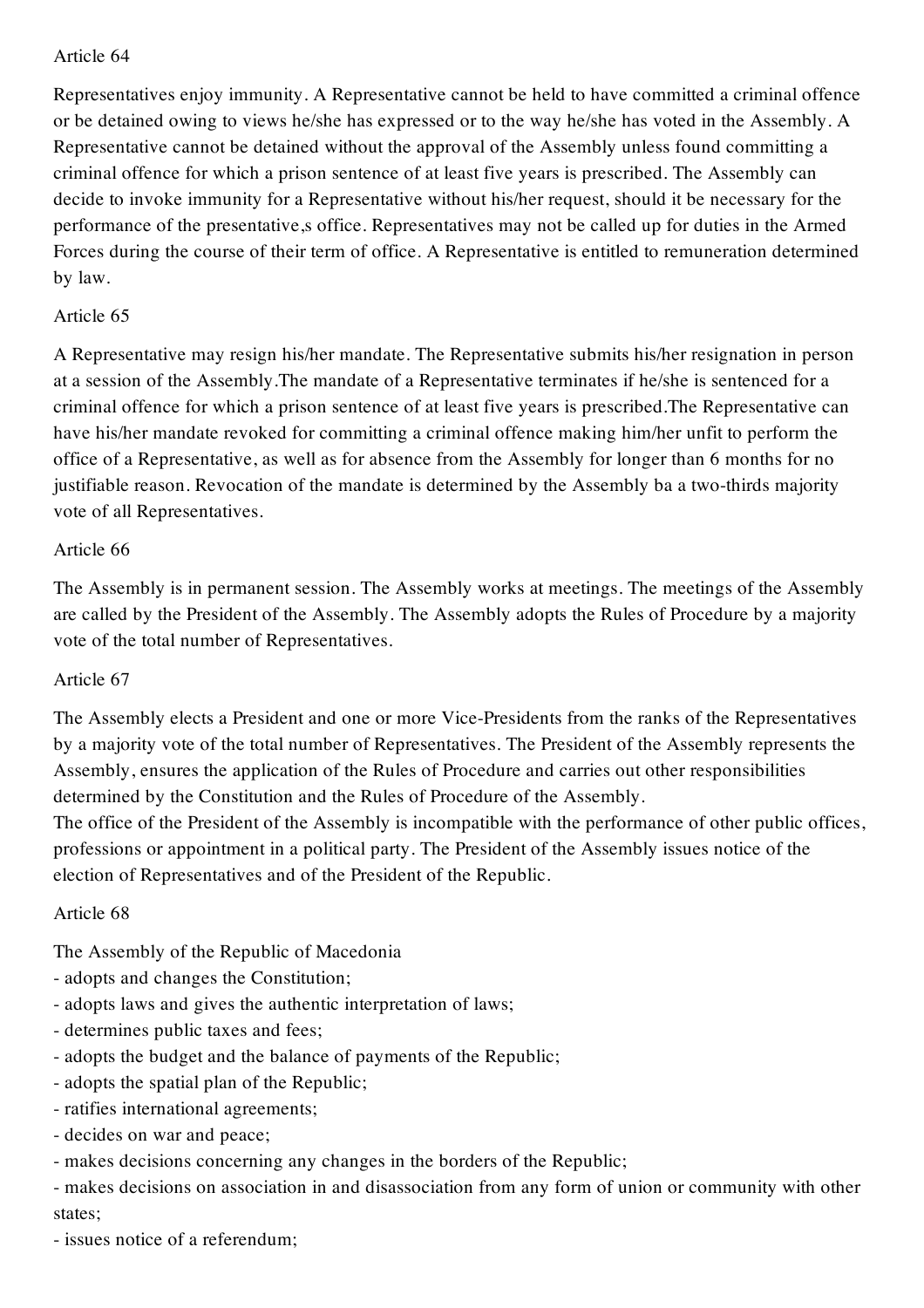- makes decisions concerning the reserves of the Republic;
- sets up councils;
- elects the Government of the Republic of Macedonia;
- elects judges to the Constitutional Court of the Republic of Macedonia;
- carries out elections and discharges judges;

- selects, appoints and dismisses other holders of public and other office determined by the Constitution and law;

- carries out political monitoring and supervision of the Government and other holders od public office responsible to the Assembly;

- proclaims amnesties; and

- performs other activities determined by the Constitution.

In carrying out the duties within its sphere of competence, the Assembly adopts decisions, declarations, resolutions, recommendations and conclusions.

## Article 69

The Assembly may work if its meeting is attended by a majority of the total number of Representatives. The Assembly makes decisions by a majority vote of the Representatives attending, but no less than onethird of the total number of Representatives, in so far as the Constitution does not provide for a qualified majority.

## Article 70

The meetings of the Assembly are open to the public. The Assembly may decide to work without the presence of the public by a two-thirds majority vote of the total number of Representatives.

#### Article 71

The right to propose adoption of a law is given to every Representative of the Assembly, to the Government of the Republic and to a group of at least 10,000 voters.The initiative for adopting a law may be given to the authorized instances by any citizen, group of citizens, institutions or associations.

## Article 72

An interpellation may be made concerning the work of any public office-holder, the Government and any of its members individually, as well as on issues concerning the performance of state bodies.Interpellation may be made by a minimum of five Representatives.All Representatives have the right to ask a Representative's question.The mode and procedure for submitting and debating on an interpellation and Representative's question are regulated by the Rules of Procedure.

## Article 73

The Assembly decides on issuing notice of a referendum concerning specific matters within its sphere of competence by a majority vote of the total number of Representatives.The decision of the majority of voters in a referendum is adopted on condition that more than half of the total number of voters voted.The Assembly is obliged to issue notice of a referendum if one is proposed by at least 150,000 voters.The decision made in a referendum is binding.

#### Article 74

The Assembly makes decisions on any change in the borders of the Republic by a two-thirds majority vote of the total number of Representatives.The decision on any change in the borders of the Republic is adopted by referendum, in so far as it is accepted by the majority of the total number of voters.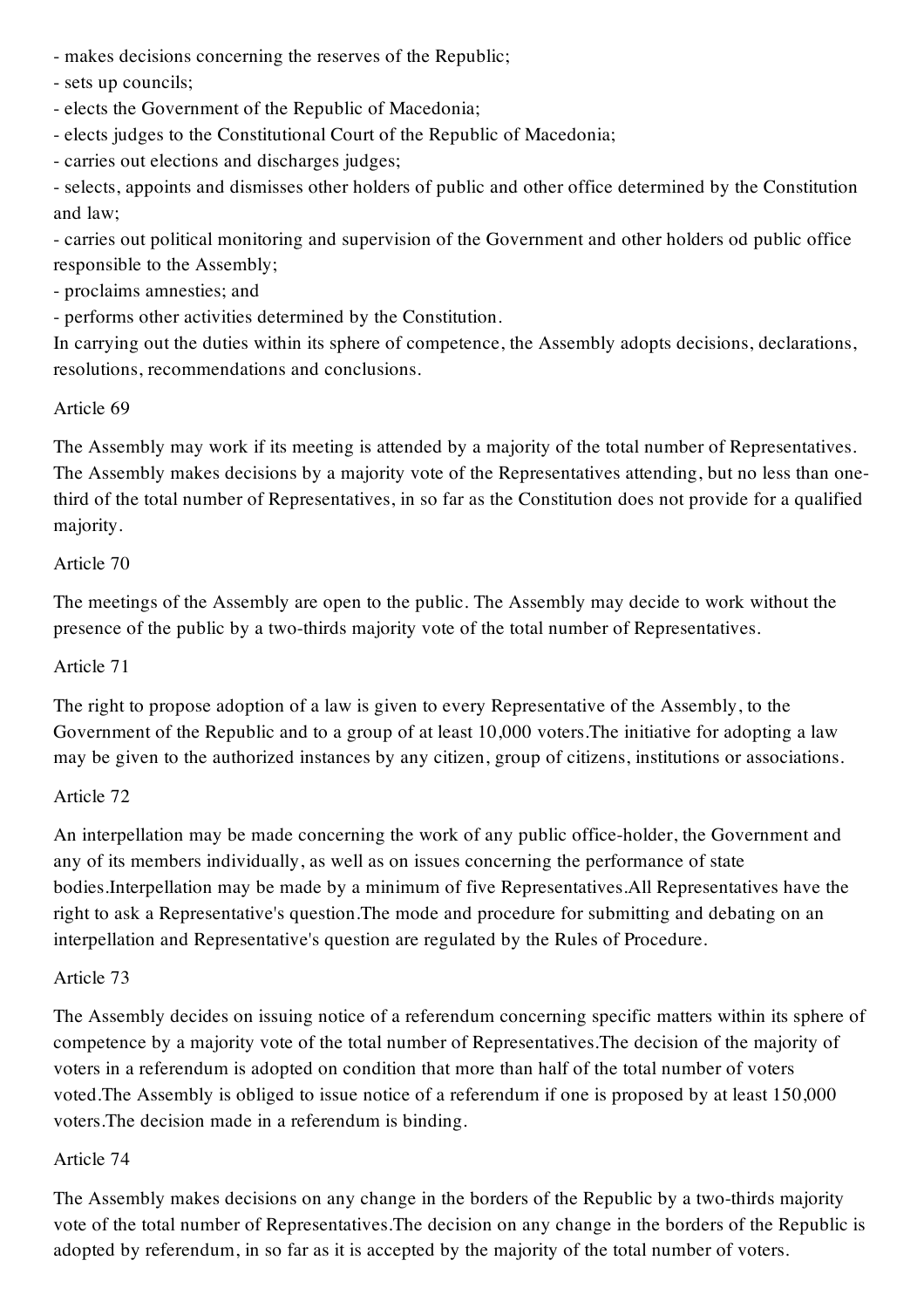Laws are declared by promulgation. The promulgation declaring a law is signed by the President of the Republic and the President of the Assembly. The President of the Republic may decide not to sign the promulgation declaring a law. The Assembly reconsiders the law and the President of the Republic is then obliged to sign the promulgation in so far as it is adopted by a majority vote of the total number of Representatives. The President is obliged to sign a promulgation if the law has been adopted by a twothirds majority vote of the total number of Representatives in accordance with the Constitution.

### Article 76

The Assembly sets up permanent and temporary working bodies. The Assembly may set up survey commissions for any domain or any matter of public interest. A proposal for setting up a survey commission may be submitted by a minimum of 20 Representatives. The Assembly sets up a permanent survey commission for the protection of the freedoms and rights of citizens. The findings of the survey commissions form the basis for the initiation of proceedings to ascertain the answerability of public office-holders.

### Article 77

The Assembly elects the Public Attorney. The Public Attorney protects the constitutional and legal rights of citizens when violated by bodies of state administration and by other bodies and organizations with public mandates. The Public Attorney is elected for a term of eight years, with the right to one reelection. The conditions for election and dismissal, the sphere of competence and the mode of work of the Public Attorney are regulated by law.

#### Article 78

The Assembly establishes a Council for Inter-Ethnic Relations. The Council consists of the President of the Assembly and two members each from the ranks of the Macedonians, Albanians, Turks, Vlachs and Romanies, as well as two members from the ranks of other nationalities in Macedonia. The President of the Assembly is President of the Council. The Assembly elects the members of the Council. The Council considers issues of inter-ethnic relations in the Republic and makes appraisals and proposals for their solution. The Assembly is obliged to take into consideration the appraisals and proposals of the Council and to make decisions regarding them.

## **2. The President of the Republic of Macedonia**

#### Article 79

The President of the Republic Macedonia represents the Republic. The president of the Republic is Commander-in-Chief of the Armed Forces of Macedonia. The President of the Republic exercises his/her rights and duties on the basis and within the framework of the Constitution and laws.

#### Article 80

The President of the Republic is elected in general and direct elections, by secret ballot, for a term of five years. A person may be elected President of the Republic two times at most. The President of the Republic shall be a citizen of the Republic of Macedonia. A person may be elected President of the Republic if over the age of at least 40 on the day of election. A person may not be elected President of the Republic if, on the day of election, he/she has not been a resident of the Republic of Macedonia for at least ten years within the last fifteen years.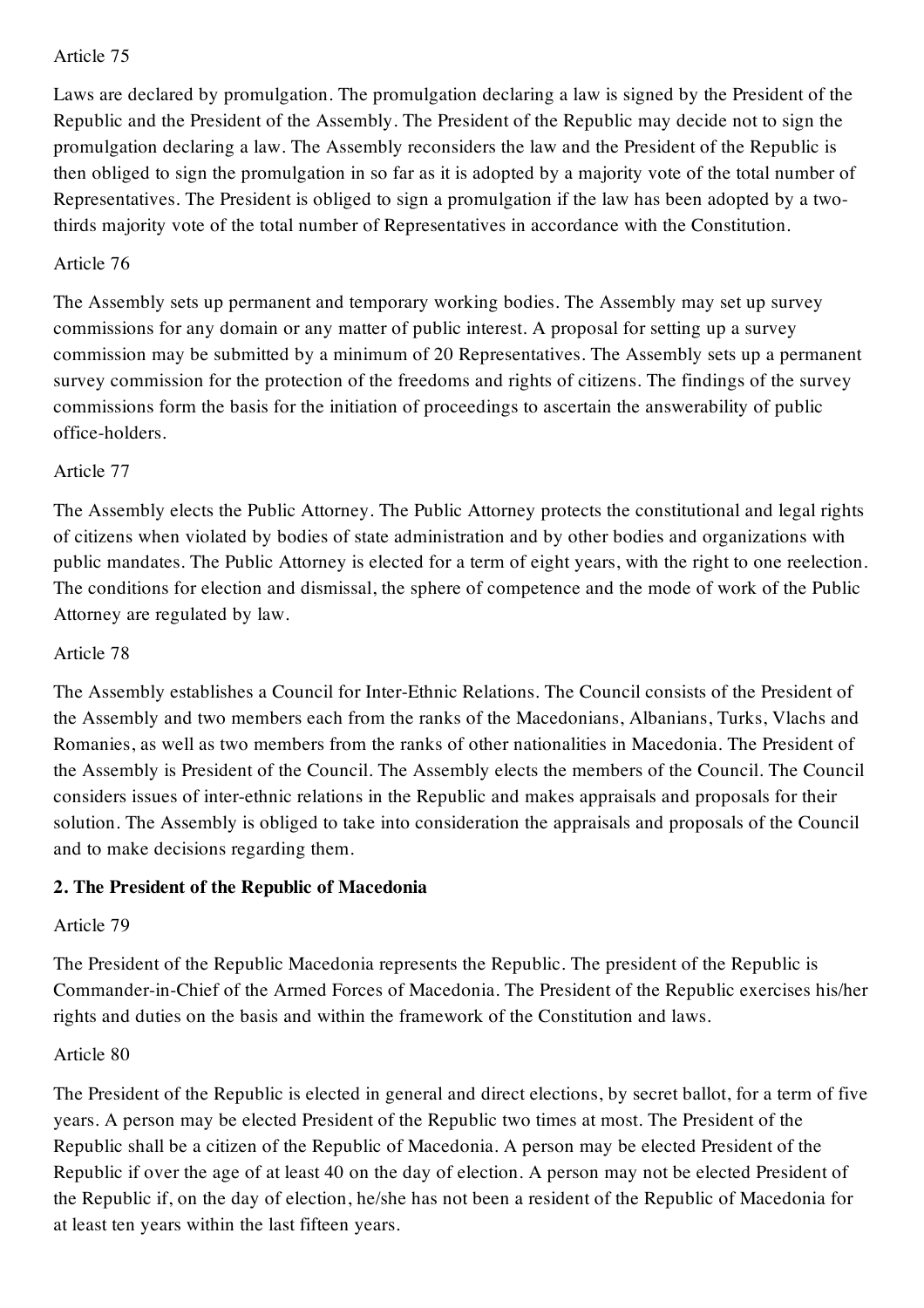A candidate for President of the Republic can be nominated by a minimum of 10,000 voters or at least 30 Representatives. A candidate for President of the Republic is elected if voted by a majority of the total number of voters. If in the first round of voting no candidate wins the majority required, voting in the second round is restricted to the two candidates who have won most votes in the first round. The second round takes place within 14 days of the termination of voting in the first round. A candidate is elected President if he/she wins a majority of the votes of those who voted, provided more than half of the registered voters voted. If in the second round of voting no candidate wins the required majority of votes, the whole electoral procedure is repeated. If only one candidate is nominated for the post od President of the Republic and he/she does not obtain the required majority of votes in the first round, the whole electoral procedure is repeated.

The election of the President of the Republic takes place within the last 60 days of the term of the previous President. Should the term of office of the President of the Republic be terminated for any reason, the election of a new President takes place within 40 days from the day of termination. Before taking up office, the President of the Republic makes a solemn declaration before the Assembly of his/her commitment to respect the Constitution and the laws.

## Article 82

In case of death, resignation, permanent inability to perform his/her duties, or in case of termination of the mandate in accordance with the provisions of the Constitution, the office of the President of the Republic is carried out by the President of the Assembly until the election of the new President. Decisions on the applicability of the conditions, for the cessation of office of the President of the Republic are the official duty of the Constitutional Court.

Should the President of the Republic be temporarily unable to perform his/her duties, the President of the Assembly deputizes for him/her.While the President of the Assembly is performing the office of President of the Republic, he/she takes part in the work of the Assembly without the right to vote.

## Article 83

The duty of the President of the Republic is incompatible with the performance of any other public office, profession or appointment in a political party. The President of the Republic is granted immunity. The Constitutional Court decides by a two-thirds majority vote of the total number of judges on any case for withholding immunity and approving of detention for the President of the Republic.

## Article 84

The President of the Republic of Macedonia

- nominates a mandator to constitute the Government of the Republic of Macedonia;

- appoints and dismisses by decree ambassadors and other diplomatic representatives of the Republic of Macedonia abroad;

- accepts the credentials and letters of recall of foreign diplomatic representatives;

- proposes two judges to sit on the Constitutional Court of the Republic of Macedonia;

- proposes two members of the Republican Judicial Council;

- appoints three members to the Security Council of the Republic of Macedonia;- proposes the members of the Council for Inter-Ethnic Relations;

- appoints and dismisses other holders of state and public office determined by the Constitution and the law;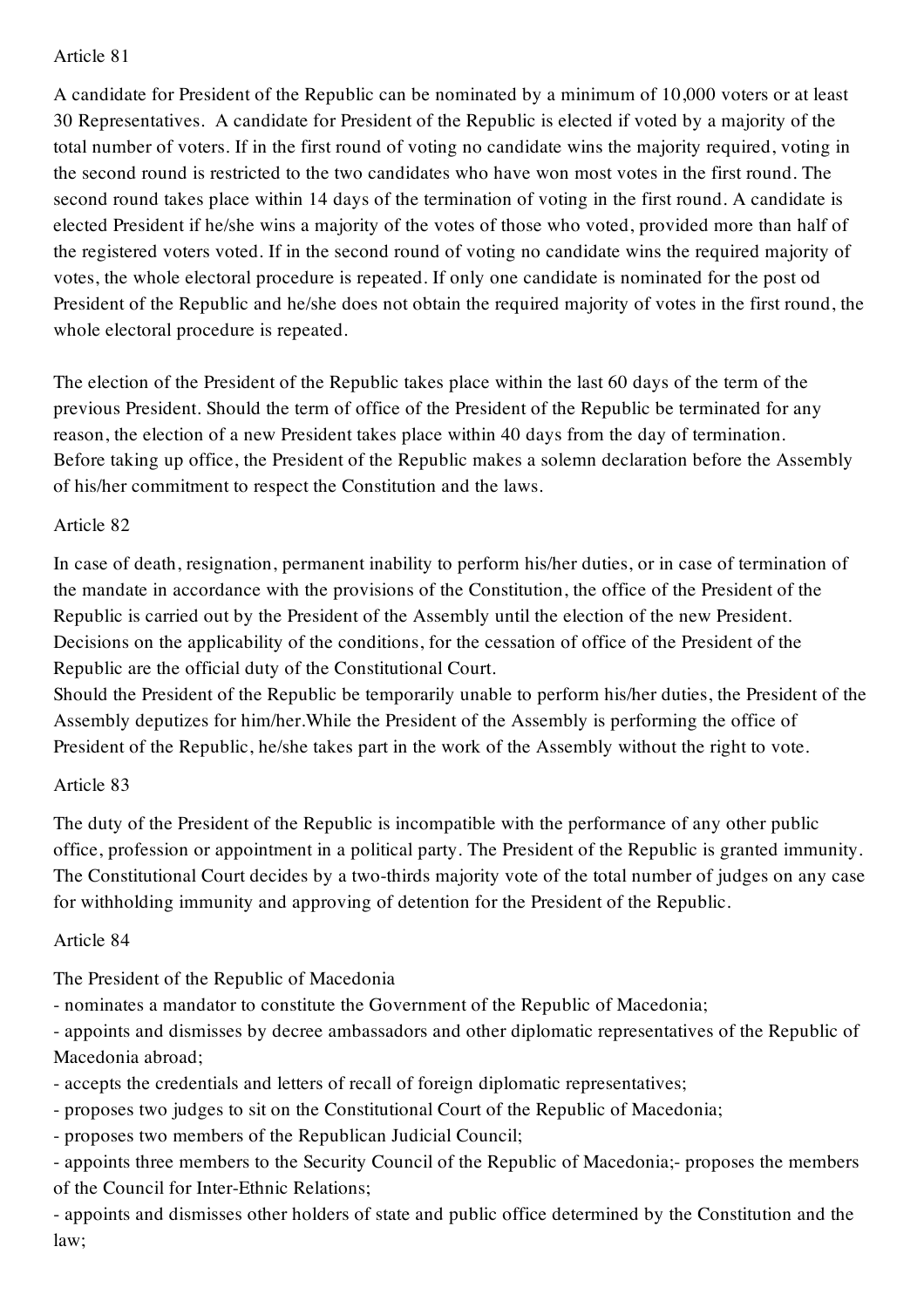- grants decorations and honours in accordance with the law;
- grants pardons in accordance with the law; and
- performs other duties determined by the Constitution.

The President of the Republic addresses the Assembly on issues within his/her sphere of competence at least once a year.

The Assembly may request the President of the Republic to state an opinion on issues within his/her sphere of competence.

#### Article 86

The President of the Republic is President of the Security Council of the Republic of Macedonia. The Security Council of the Republic is composed of the President of the Republic, the President of the Assembly, the Prime Minister, the Ministers heading the bodies of state administration in the fields of security, defence and foreign affairs and three members appointed by the President of the Republic. The Council considers issues relating to the security and defence of the Republic and makes policy proposals to the Assembly and the Government.

#### Article 87

The President is held accountable for any violation of the Constitution in exercising his/her rights and duties. The procedure for determining the President of the Republic's answerability is initiated by the Assembly with a two-thirds majority vote of all Representatives. It is the Constitutional Court that decides on the answerability of the President by a two-thirds majority vote of all judges. If the Constitutional Court considers the president answerable for a violation, his/her mandate is terminated by the force of the Constitution.

#### **3. The Government of the Republic of Macedonia**

#### Article 88

Executive power is vested in the Government of the Republic of Macedonia. The Government exercises its rights and competence on the basis and within the framework of the Constitution and law.

#### Article 89

The Government is composed of a prime Minister and Ministers. The Prime Minister and the Ministers cannot be Representatives in the Assembly. The Prime Minister, and Ministers are granted immunity. The Government decides on their immunity. The Prime Minister, Deputy Prime Ministers and Ministers cannot be called up for duties in the Armed Forces. The office of Prime Minister or Minister is incompatible with any other public office or profession. The organization and mode of working of the Government are regulated by law.

#### Article 90

The President of the Republic of Macedonia is obliged, within 10 days of the constitution of the Assembly, to entrust the mandate for constituting the Government to a candidate from the party or parties which has/have a majority in the Assembly. Within 20 days from the day of being entrusted with the mandate, the mandator submits a programme to the Assembly and proposes the composition of the Government. The Government is elected by the Assembly on the proposal of the mandator and on the basis of the programme by a majority vote of the total number of Representatives.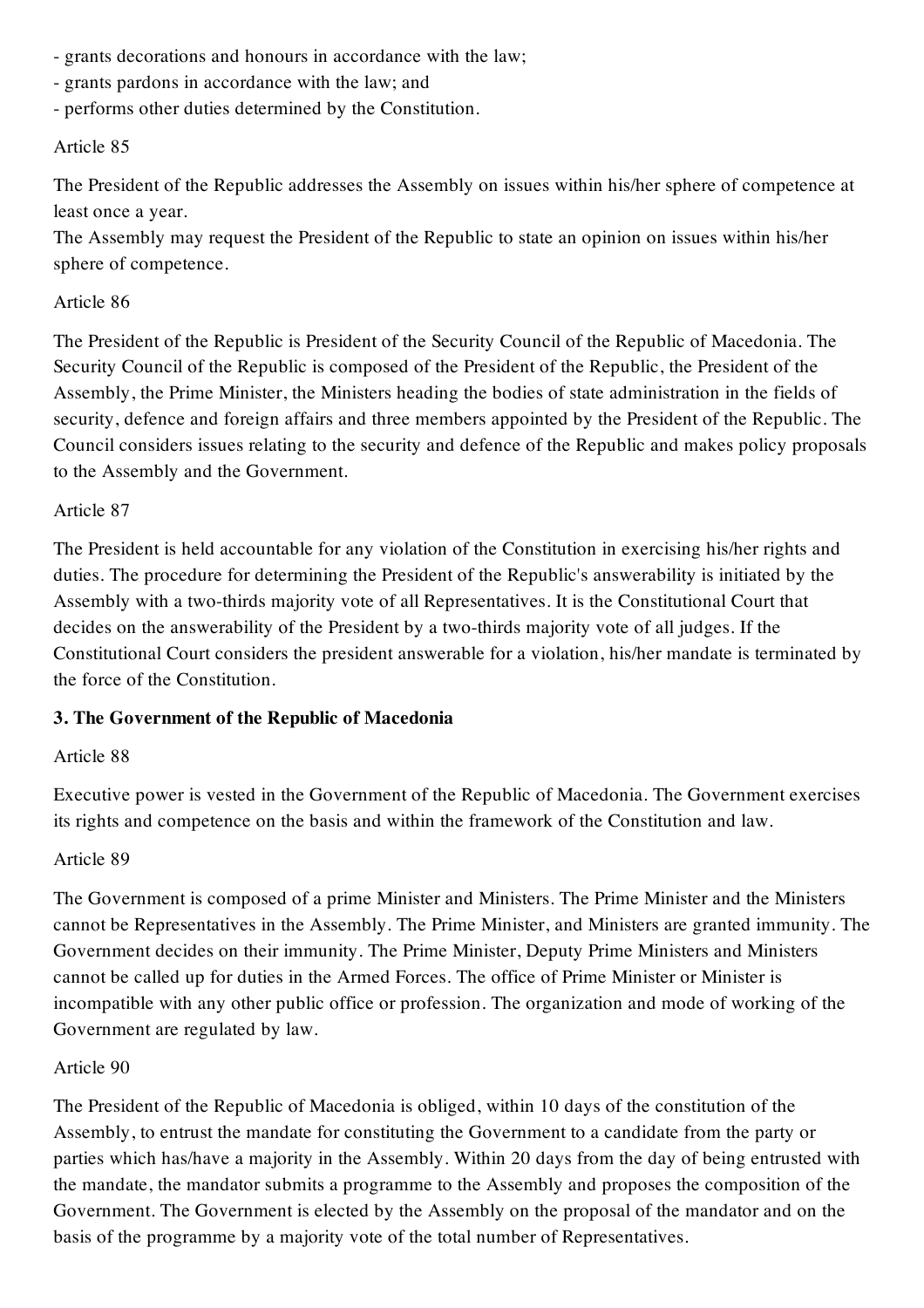The Government of the Republic of Macedonia

- determines the policy of carrying out the laws and other regulations of the Assembly and is responsible for their execution;

- proposes laws, the budget of the Republic and other regulations adopted by the Assembly;

- proposes a spatial plan of the Republic;

- proposes decisions concerning the reserves of the Republic and sees to their execution;

- adopts bylaws and other acts for the execution of laws;

- lays down principles on the internal organization and work of the Ministries and other administrative bodies, directing and supervising their work;

- provides appraisals of drafts of laws and other acts submitted to the Assembly by other authorized bodies;

- decides on the recognition of states and governments;

- establishes diplomatic and consular relations with other states;

- makes decisions on opening diplomatic and consular offices abroad;

- proposes the appointment of ambassadors and Representatives of the Republic of Macedonia abroad and appoints chiefs of consular offices;

- proposes the Public Prosecutor;

- appoints and dismisses holders of public and other office determined by the Constitution and laws; and

- performs other duties determined by the Constitution and law.

## Article 92

The Government and each of its members are accountable to the Assembly. The Assembly may take a vote of no-confidence in the Government. A vote of no-confidence in the Government may be initiated by a minimum od 20 Representatives. The vote of no-confidence in the Government is taken after three days have elapsed from the day of its proposal. Another vote of no-confidence in the Government may not be proposed before 90 days have elapsed since the last such vote, unless proposed by a majority of all Representatives. A vote of no-confidence in the Government is adopted by a majority vote of all the Representatives. If a vote of no-confidence in the Government is passed, the Government is obliged to submit its resignation.

## Article 93

The Government itself has the right to raise the question of confidence before the Assembly. The Government has the right go submit its resignation. The resignation of the Prime Minister, his/her death or permanent inability to perform his/her duties entail the resignation of the Government. The Government ceases its term of office when the Assembly is dissolved. When a vote of no-confidence in the Government has been passed, it has submitted its resignation, or its term of office has ceased owing to the dissolution of the Assembly, the same Government remains on duty until the election of a new Government.

## Article 94

A member of the Government has the right to submit his/her resignation. The Prime Minister may propose the dismissal of a member of the Government. The Assembly decides on the proposal for the dismissal of a member of the Government at its first meeting following the proposal. If the Prime Minister dismisses more than one-third of the initial composition of the Government, the Assembly follows the same procedure as for the election of a new Government.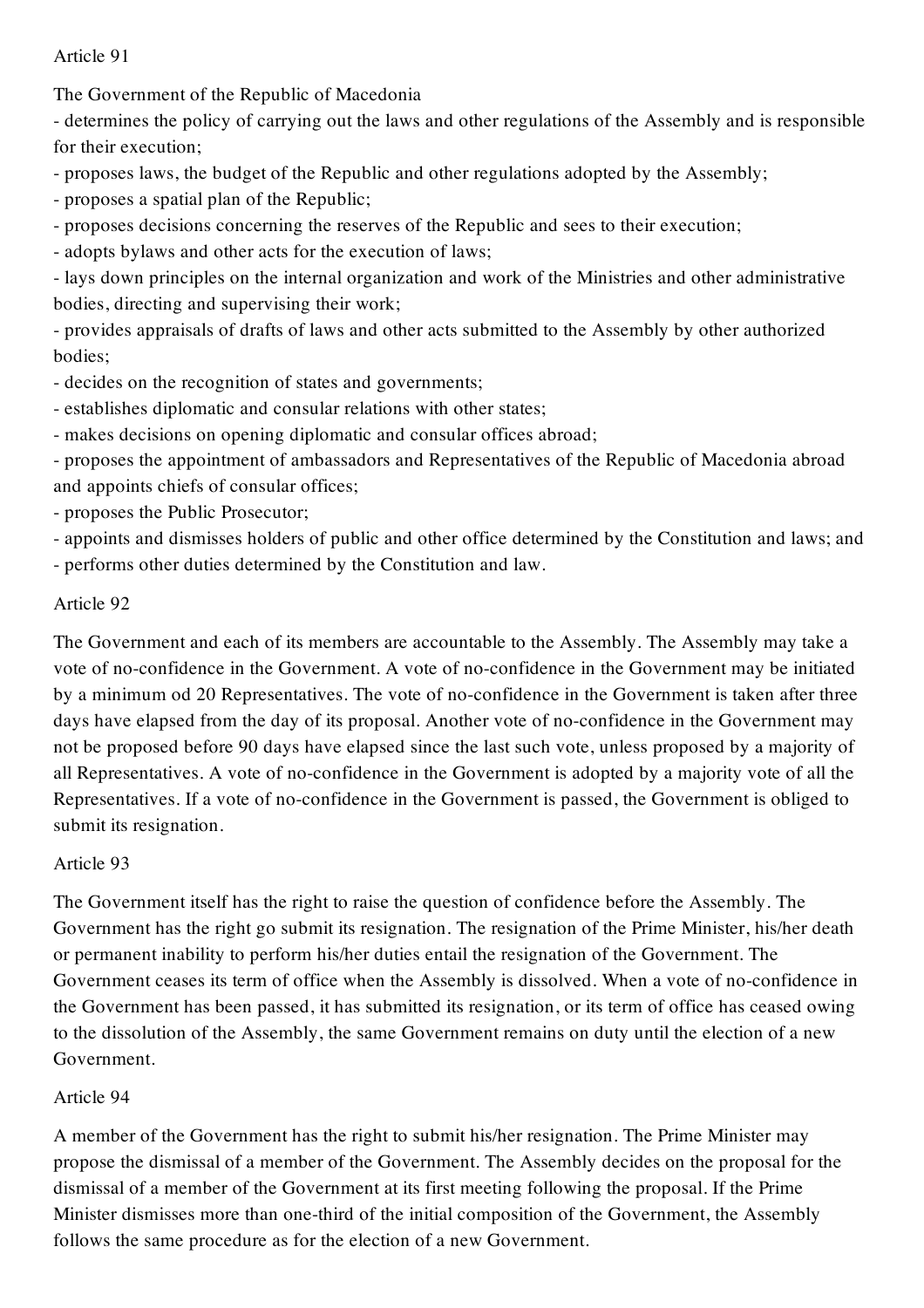The state administration consists of Ministries and other administrative bodies and organizations determined by law. Political organization and activities within bodies of state administration are prohibited. The organization and work of the bodies of state administration are regulated by a law to be adopted by a two-thirds majority vote of all Representatives.

## Article 96

The bodies of state administration perform the duties within their sphere of competence autonomously and on the basis and within the framework of the Constitution and laws, being accountable for their work to the Government.

## Article 97

The bodies of state administration in the fields of defence and the police are to be headed by civilians who have been civilians for at least three years before their election to these offices.

## **4. The Judiciary**

Article 98

Judiciary power is exercised by courts. Courts are autonomous and independent. Courts judge on the basis of the Constitution and laws and international agreements ratified in accordance with the Constitution. There is one form of organization for the judiciary. Emergency courts are prohibited. The types of courts, their spheres of competence, their establishment, abrogation, organization and composition, as well as the procedure they follow are regulated by a law adopted by a majority vote of two-thirds of the total number of Representatives.

## Article 99

A judge is elected without restriction of his/her term of office. A judge cannot be transferred against his/her will.

A judge is discharged

- if he/she so requests;

- if he/she permanently loses the capability of carrying out a judge,s office, which is determined by the Republican Judicial Council;

- if he/she fulfills the conditions for retirement;

- if he/she is sentenced for a criminal offence to a prison term of a minimum of six months;

- owing to a serious disciplinary offence defined in law, making him/her unsuitable to perform a judge,s office as decided by the Republican Judicial Council; and

- owing to unprofessional and unethical performance of a judge,s office, as decided by the Republican Judicial Council in a procedure regulated by law.

## Article 100

Judges are granted immunity. The Assembly decides on the immunity of judges. The performance of a judge,s office in incompatible with other public office, profession or membership in a political party. Political organization and activity in the judiciary is prohibited.

## Article 101

The Supreme Court of the Republic of Macedonia is the highest court in the Republic, providing uniformity in the implementation of the laws by the courts.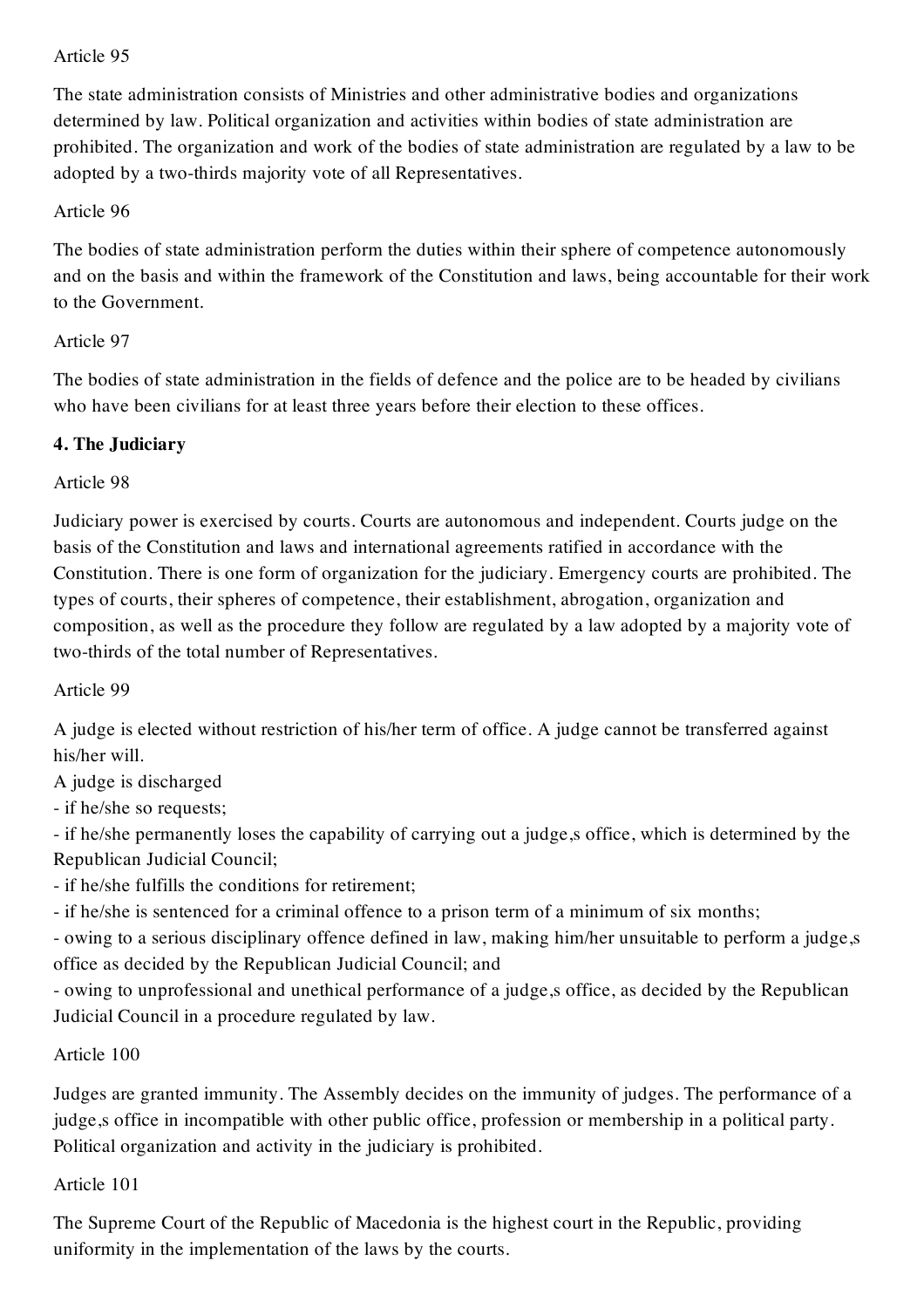Court hearings and the passing of verdicts are public. The public can be excluded in cases determined by law.

### Article 103

The court tries cases in council. The law determines cases in which a judge can sit alone. Jury judges take part in a trial in cases determined by law. Jury judges cannot be held answerable for their opinions and decisions concerning their verdict.

### Article 104

The Republican Judicial Council is composed of seven members. The Assembly elects the members of the Council. The members of the Council are elected from the ranks of outstanding members of the legal profession for a term of six wears with the right to one reelection. Members of the Republican Judicial Council are granted immunity. The Assembly decides on their immunity. The office of a member of the Republican Judicial Council is incompatible with the performance of other public offices, professions or membership in political parties.

## Article 105

The Republican Judicial Council

- proposes to the Assembly the election and discharge of judges and determines proposals for the discharge of a judge,s office in cases laid down in the Constitution;

- decides on the disciplinary answerability of judges;

- assesses the competence and ethics of judges in the performance of their office; and

- proposes two judges to sit on the Constitutional Court of the Republic of Macedonia.

## **5. The Public Prosecutor,s Office**

#### Article 106

The Public Prosecutor's Office is a single and autonomous state body carrying out legal measures against persons who have committed criminal and other offences determined by law, it also performs other duties determined by law. The Public Prosecutor's Office carries out its duties on the basis of and within the framework of the Constitution and law. The Public Prosecutor is appointed by the Assembly for a term of six years and is discharged by the Assembly.

#### Article 107

The Public Prosecutor is granted immunity. The Assembly decides on his/her immunity. The office of the Public Prosecutor is incompatible with the performance of any other public office, profession or membership in a political party.

## IV. THE CONSTITUTIONAL COURT OF THE REPUBLIC OF MACEDONIA

## Article 108

The Constitutional Court of the Republic of Macedonia is a body of the Republic protecting constitutionality and legality.

#### Article 109

The Constitutional Court of the Republic of Macedonia is composed of nine judges. The Assembly elects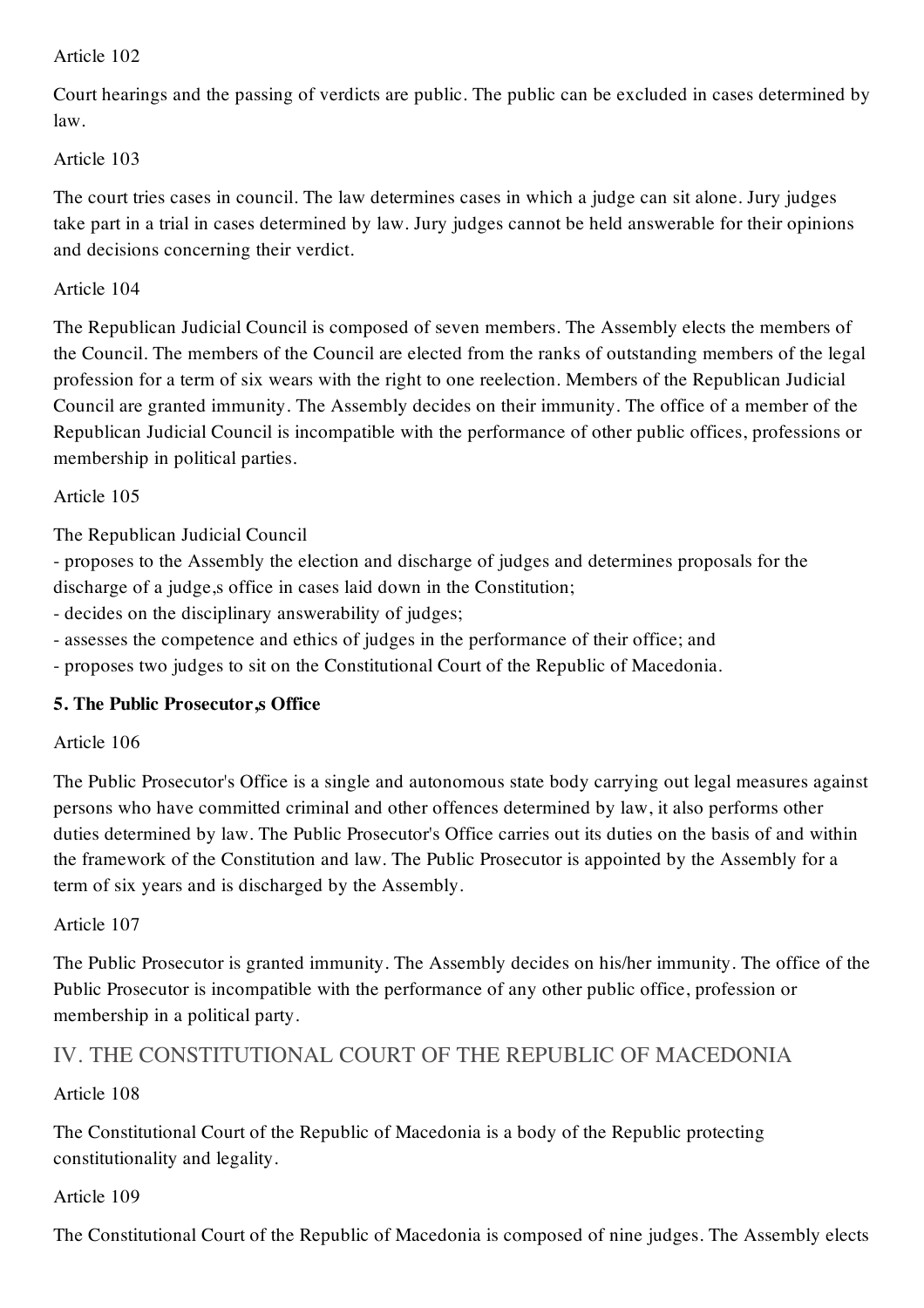the judges to the Constitutional Court by a majority vote of the total number of Representatives. The term of office of the judges is nine years without the right to reelection. The Constitutional Court elects a President from its own ranks for a term of three years without the right to reelection. Judges of the Constitutional Court are elected from the ranks of outstanding members of the legal profession.

## Article 110

The Constitutional Court of the Republic of Macedonia

- decides on the conformity of laws with the Constitution;

- decides on the conformity of collective agreements and other regulations with the Constitution and laws;

- protects the freedoms and rights of the individual and citizen relating to the freedom of conviction, conscience, thought and public expression of thought, political association and activity as well as to the prohibition of discrimination among citizens on the ground of sex, race, religion or national, social or political affiliation;

- decides on conflicts of competency among holders of legislative, executive and judicial offices;

- decides on conflicts of competency among Republic bodies and units of local self-government;

- decides on the answerability of the President of the Republic;

- decides on the constitutionality of the programmes and statutes of political parties and associations of citizens; and

- decides on other issues determined by the Constitution.

## Article 111

The office of judge of the Constitutional Court is incompatible with the performance of other public office, profession or membership in a political party. Judges of the Constitutional Court are granted immunity. The Constitutional Court decides on their immunity. Judges of the Constitutional Court cannot be called up for duties in the Armed Forces. The office of a judge of the Constitutional Court ceases when the incumbent resigns. A judge of the Constitutional Court shall be discharged from office if sentenced for a criminal offence to unconditional imprisonment of a minimum of six months, or if he/she permanently loses the capability of performing his/her office, as determined by the Constitutional Court.

## Article 112

The Constitutional Court shall repeal or invalidate a law if it determines that the law does not conform to the Constitution. The Constitutional Court shall repeal or invalidate a collective agreement, other regulation or enactment, statute or programme of a political party or association, if it determines that the same does not conform to the Constitution or law. The decisions of the Constitutional Court are final and executive.

# Article 113

The mode of work and the procedure of the Constitutional Court are regulated by an enactment of the Court.

# V. LOCAL SELF-GOVERNMENT

# Article 114

The right of citizens to local self-government is guaranteed. Municipalities are units of local selfgovernment. Within municipalities forms of neighbourhood self-government may be established. Municipalities are financed from their own sources of income determined by law as well as by funds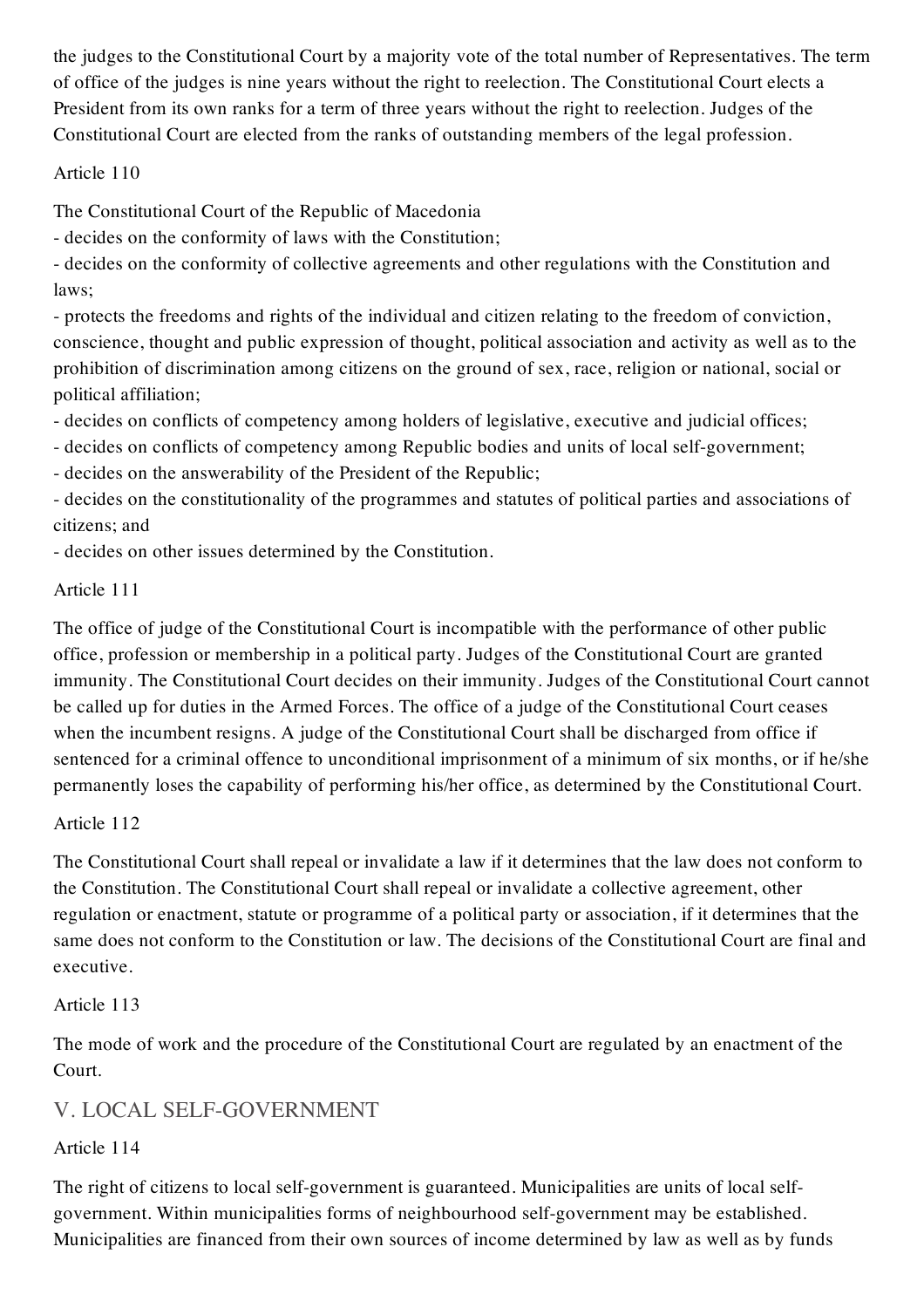from the Republic. Local self-government is regulated by a law adopted by a two-thirds majority vote of the total number of Representatives.

## Article 115

In units of local self-government, citizens directly and through representatives participate in decisionmaking on issues of local relevance particularly in the fields of urban planning, communal activities, culture, sport, social security and child care, preschool education, primary education, basic health care and other fields determined by law. The municipality is autonomous in the execution of its constitutionally and legally determined spheres of competence; supervision of the legality of its work is carried out by the Republic. The carrying out of specified matters can by law be entrusted to the municipality by the Republic.

### Article 116

The territorial division of the Republic and the area administered by each municipality are defined by law.

### Article 117

The City of Skopje is a particular unit of local self-government the organization of which is regulated by law. In the City of Skopje, citizens directly and through representatives participate in decision-making on issues of relevance for the City of Skopje particularly in the filed of urban planning, communal activities, culture, sport, social security and child care, preschool education, primary education, basic health care and other fields determined by law. The City of Skopje is financed from its own sources of income determined by law, as well as by funds from the Republic. The City is autonomous in the execution of its constitutionally and legally determined spheres of competence; supervision of the legality of its work is carried out by the Republic. By law, the Republic can entrust the carrying out of specified matters to the City.

## VI. INTERNATIONAL RELATIONS

Article 118

The international agreements ratified in accordance with the Constitution are part of the internal legal order and cannot be changed by law.

#### Article 119

International agreements are concluded in the name of the Republic of Macedonia by the President of the Republic of Macedonia. International agreements may also be concluded by the Government of the Republic of Macedonia, when it is so determined by law.

Article 120

A proposal for association in a union or community with other states or for dissociation from a union or community with other states may be submitted by the President of the Republic, the Government or by at least 40 Representatives.

The proposal for association in or dissociation from a union or community with other states is accepted by the Assembly by a two-thirds majority vote of the total number of Representatives. The decision of association in or dissociation from a union or community is adopted if it is upheld in a referendum by the majority of the total number of voters in the Republic.

Article 121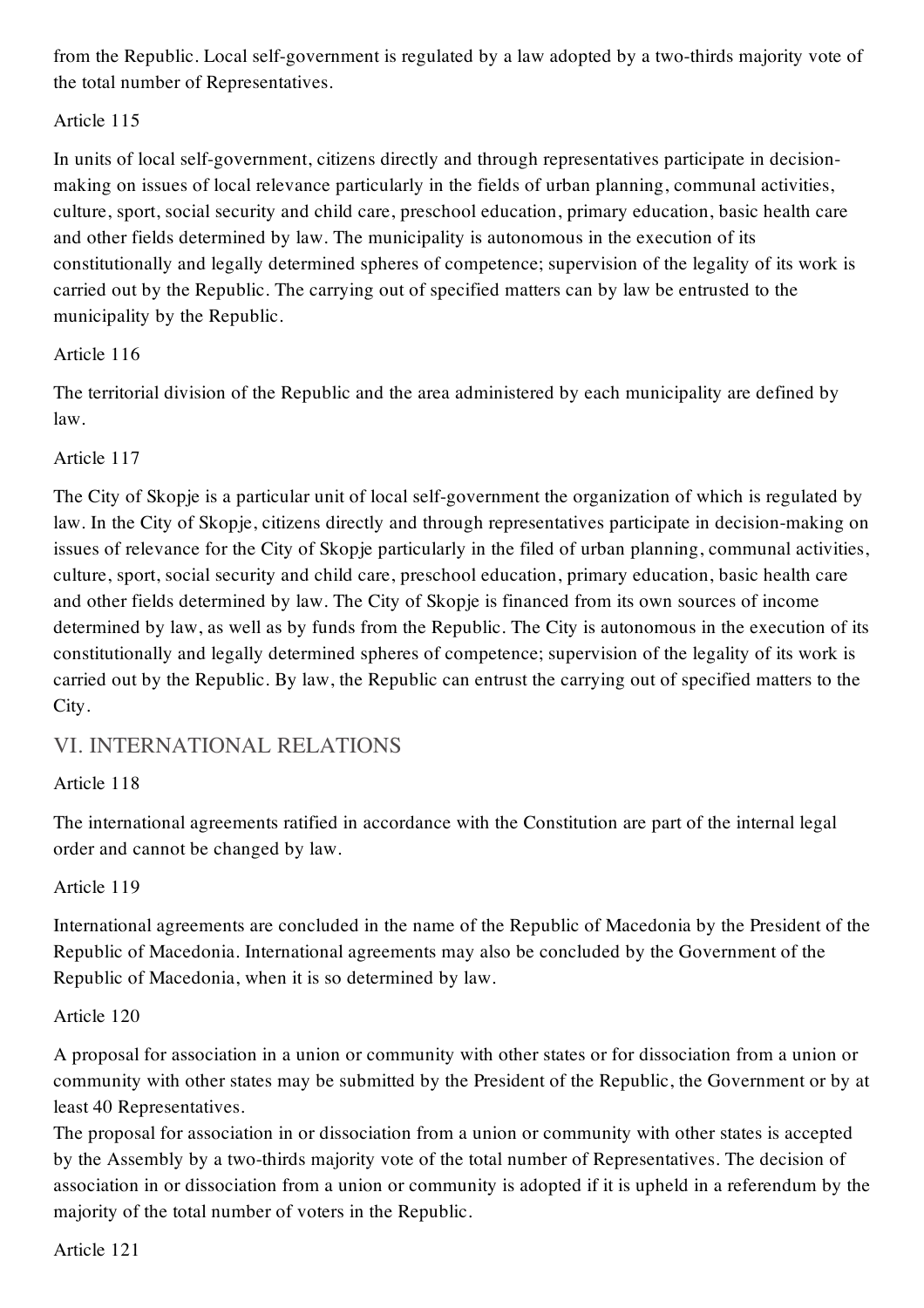A decision of association or dissociation concerning membership in international organizations is adopted by the Assembly by a majority vote of the total number of Representatives of the Assembly and proposed by the President of the Republic, the Government or at least 40 Representatives of the Assembly.

## **VII.THE DEFENCE OF THE REPUBLIC AND STATES OF WAR AND EMERGENCY**

Article 122

The Armed Forces of the Republic od Macedonia protect the territorial integrity and independence of the Republic. The defence of the Republic is regulated by a law adopted by a two-thirds majority vote of the total number of Representatives.

## Article 123

No person is authorized to recognize occupation of the Republic of Macedonia or of part thereof.

## Article 124

A state of war exists when direct danger of military attack on the Republic is impending, or when the Republic is attacked, or war is declared on it. A state of war is declared by the Assembly by a two-thirds majority vote of the total number of Representatives of the Assembly, on the proposal of the President of the Republic, the Government or at least 30 Representatives. If the Assembly cannot meet, the decision on the declaration of a state of war is made by the President of the Republic who submits it to the Assembly for confirmation as soon as it can meet.

## Article 125

A state of emergency exists when major natural disasters or epidemics take place. A state of emergency on the territory of the Republic of Macedonia or on part thereof is determined by the Assembly on a proposal by the President of the Republic, the Government or by at least 30 Representatives. The decision to establish the existence of a state of emergency is made by a two-thirds majority vote of the total number of Representatives and can remain in force for a maximum of 30 days. If the Assembly cannot meet, the decision to establish the existence of a state of emergency is made by the President of the Republic, who submits it to the Assembly for confirmation as soon as it can meet.

## Article 126

During a state of war or emergency, the Government, in accordance with the Constitution and law, issues decrees with the force of law. The authorization of the Government to issue decrees with the force of law lasts until the termination of the state of war or emergency, on which the Assembly decides.

## Article 127

During the state of war, if the Assembly cannot meet, the President of the Republic may appoint and discharge the Government, as well as appoint or dismiss officials whose election is within the sphere of competence of the Assembly.

## Article 128

The mandate of the judges of the Constitutional Court of Macedonia, as well as members of the Republican Judicial Council is extended for the duration of the state of war or emergency.

# VIII. CHANGES IN THE CONSTITUTION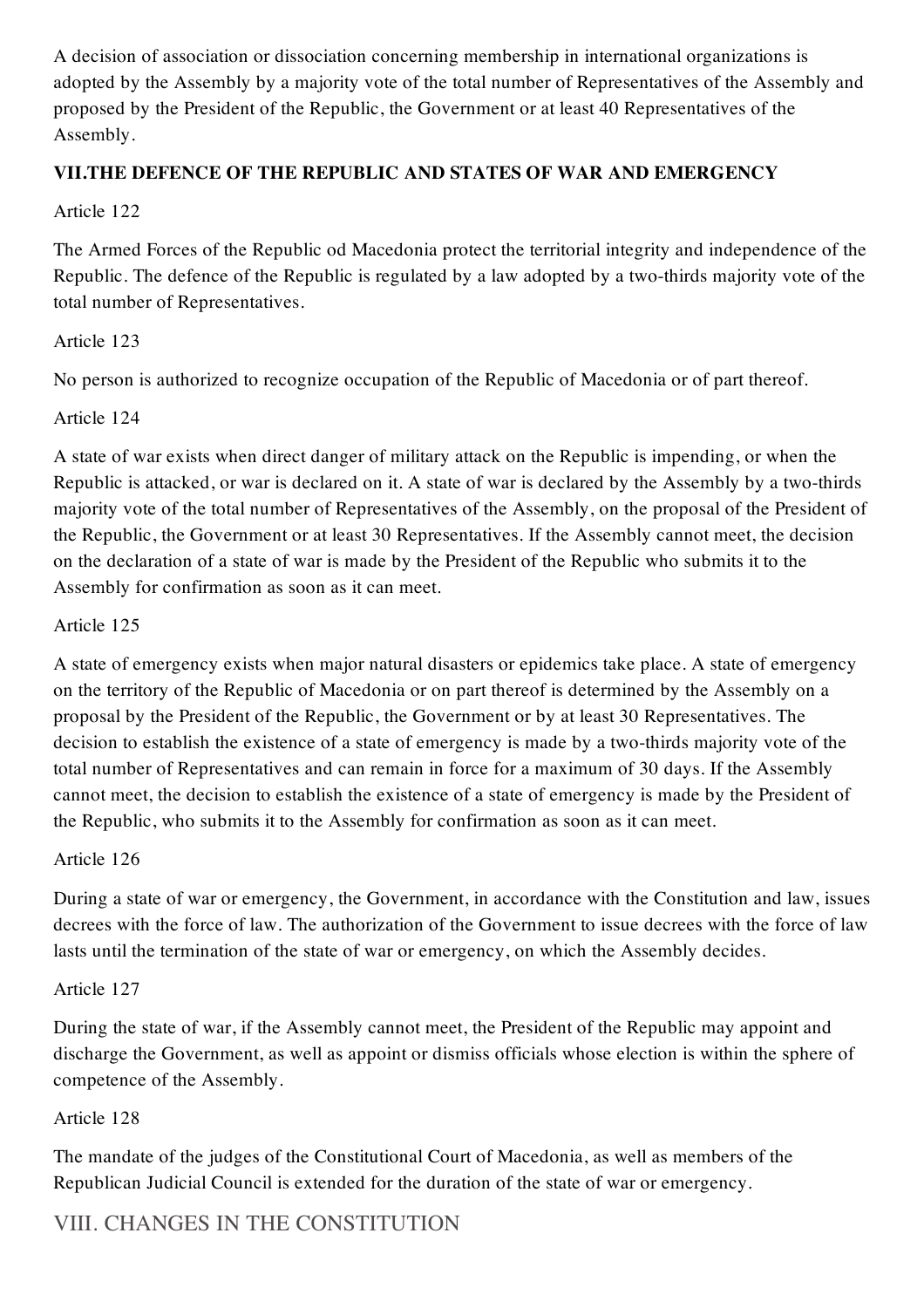The Constitution of the Republic of Macedonia can be changed or supplemented by constitutional amendments.

Article 130

A proposal to initiate a change in the Constitution in the Republic of Macedonia may be made by the President of the Republic, by the Government, by at least 30 Representatives, or by 150,000 citizens.

Article 131

The decision to initiate a change in the Constitution is made by the Assembly by a two-thirds majority vote of the total number of Representatives. The draft amendment to the Constitution is confirmed by the Assembly by a majority vote of the total number of Representatives and then submitted to public debate. The decision to change the Constitution is made by the Assembly by a two-thirds majority vote of the total number of Representatives. The change in the Constitution is declared by the Assembly.

## **IX. TRANSITIONAL AND FINAL CLAUSES**

Article 132

Time of residence in other republics in the Socialist Federative Republic of Yugoslavia is also included in the time span specified in Article 80, Paragraph 5.

Article 133

A Constitution Act shall be adopted for the implementation of the Constitution. The Constitution Act is adopted by a two-thirds majority vote of the total number of Representatives. The Constitution Act is declared by the Assembly and comes into force simultaneously with the declaration of the Constitution.

Article 134

This Constitution comes into force on the day it is declared in the Assembly of the Republic of Macedonia.

X.AMENDMENTS TO THE CONSTITUTION OF THE REPUBLIC OF MACEDONIA

## **AMENDMENT I**

1. The Republic of Macedonia has no territorial pretensions towards any neighboring state.

2. The borders of the Republic of Macedonia can only be changed in accordance with the Constitution and on the principle of free will, as well as in accordance with generally accepted international norms.

3. Clause 1. of this Amendment is an Addendum to Article 3 of the Constitution of the Republic of Macedonia. Clause 2. replaces Paragraph 3 of the same Article.

## **AMENDMENT II**

1. In the exercise of this concern the Republic will not interfere in the sovereign rights of other states or in their internal affairs.

2. This Amendment is an Addendum to Paragraph 1 of Article 49 of the Constitution of the Republic of Macedonia.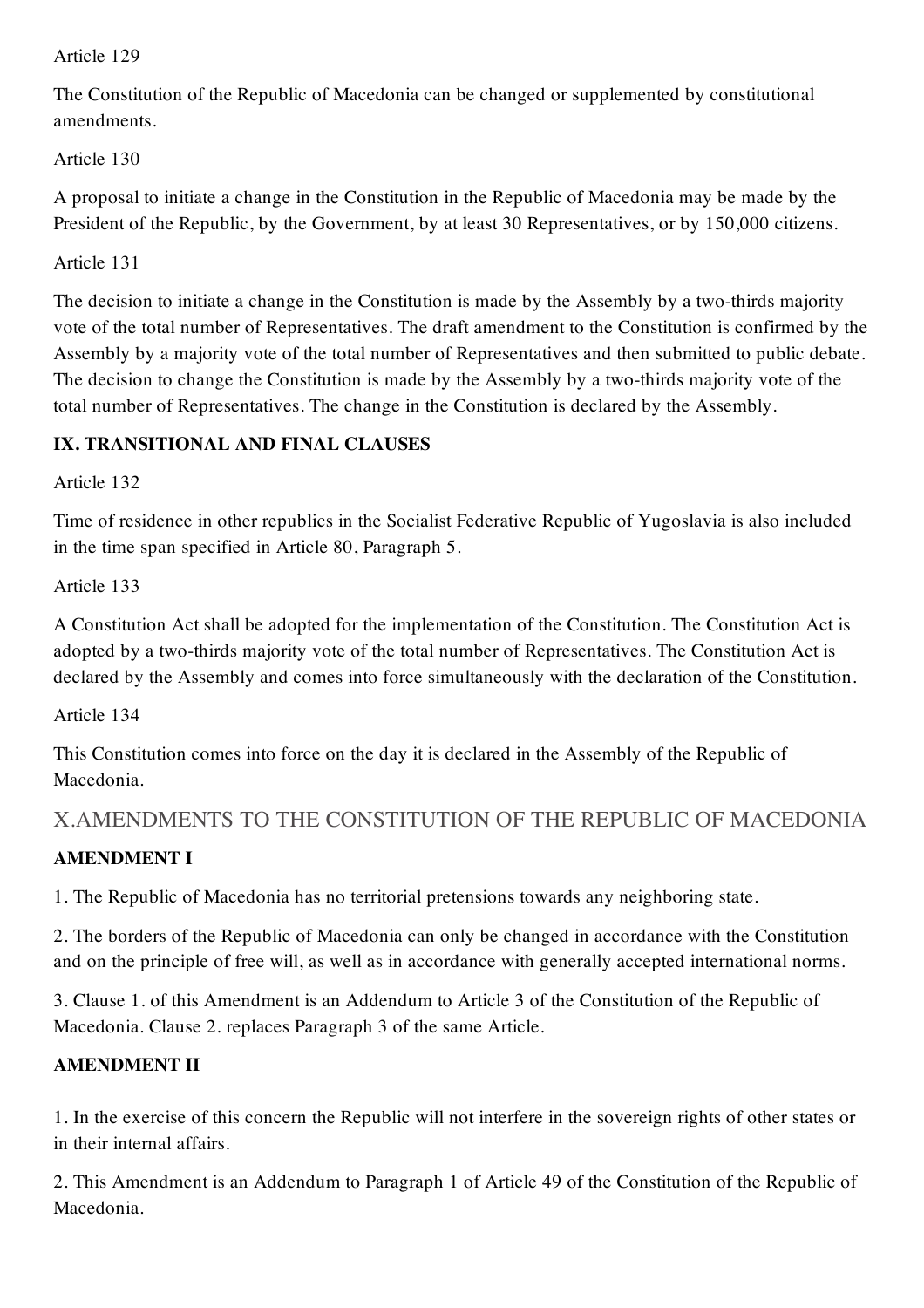These Amendments are an integral part of the Constitution of the Republic of Macedonia and came into force on the day they were promulgated, on January 6th, 1992.

## **AMENDMENT III**

1. Detention until the indictment may last, by a court decision, for a maximum period of 180 days from the day of detention.

After the indictment, detention may be prolonged or determined by a competent court in case and in procedure prescribed by law.

2. This amendment replaces Paragraph 5 of Article 12 of the Constitution.

## **AMENDMENT IV**

1. The citizens of the Republic of Macedonia, the Macedonian people, as well as citizens living within its borders who are part of the Albanian people, the Turkish people, the Vlach people, the Serbian people, the Romany people, the Bosniak people and others taking responsibility for the present and future of their fatherland, aware of and grateful to their predecessors for their sacrifice and dedication in their endeavours and struggle to create an independent and sovereign state of Macedonia, and responsible to future generations to preserve and develop everything that is valuable from the rich cultural inheritance and coexistence within Macedonia, equal in rights and obligations towards the common good - the Republic of Macedonia - in accordance with the tradition of the Krushevo Republic and the decisions of the Antifascist People's Liberation Assembly of Macedonia, and the Referendum of September 8, 1991, have decided to establish the Republic of Macedonia as an independent, sovereign state, with the intention of establishing and consolidating the rule of law, guaranteeing human rights and civil liberties, providing peace and coexistence, social justice, economic well-being and prosperity in the life of the individual and the community, and, in this regard, through their representatives in the Assembly of the Republic of Macedonia, elected in free and democratic elections, adopt . . . .

2. Item 1 of this amendment replaces the Preamble of the Constitution of the Republic of Macedonia.

## **AMENDMENT V**

1. The Macedonian language, written using its Cyrillic alphabet, is the official language throughout the Republic of Macedonia and in the international relations of the Republic of Macedonia.

Any other language spoken by at least 20 percent of the population is also an official language, written using its alphabet, as specified below. Any official personal documents of citizens speaking an official language other than Macedonian shall also be issued in that language, in addition to the Macedonian language, in accordance with the law. Any person living in a unit of local self-government in which at least 20 percent of the population speaks an official language other than Macedonian may use that official language to communicate with the regional office of the central government with responsibility for that municipality; such an office shall reply in that language in addition to Macedonian. Any person may use any official language to communicate with a main office of the central government, which shall reply in that language in addition to Macedonian.

In the organs of the Republic of Macedonia, any official language other than Macedonian may be used in accordance with the law. In the units of local self-government where at least 20 percent of the population speaks a particular language, that language and its alphabet shall be used as an official language in addition to the Macedonian language and the Cyrillic alphabet. With respect to languages spoken by less than 20 percent of the population of a unit of local self-government, the local authorities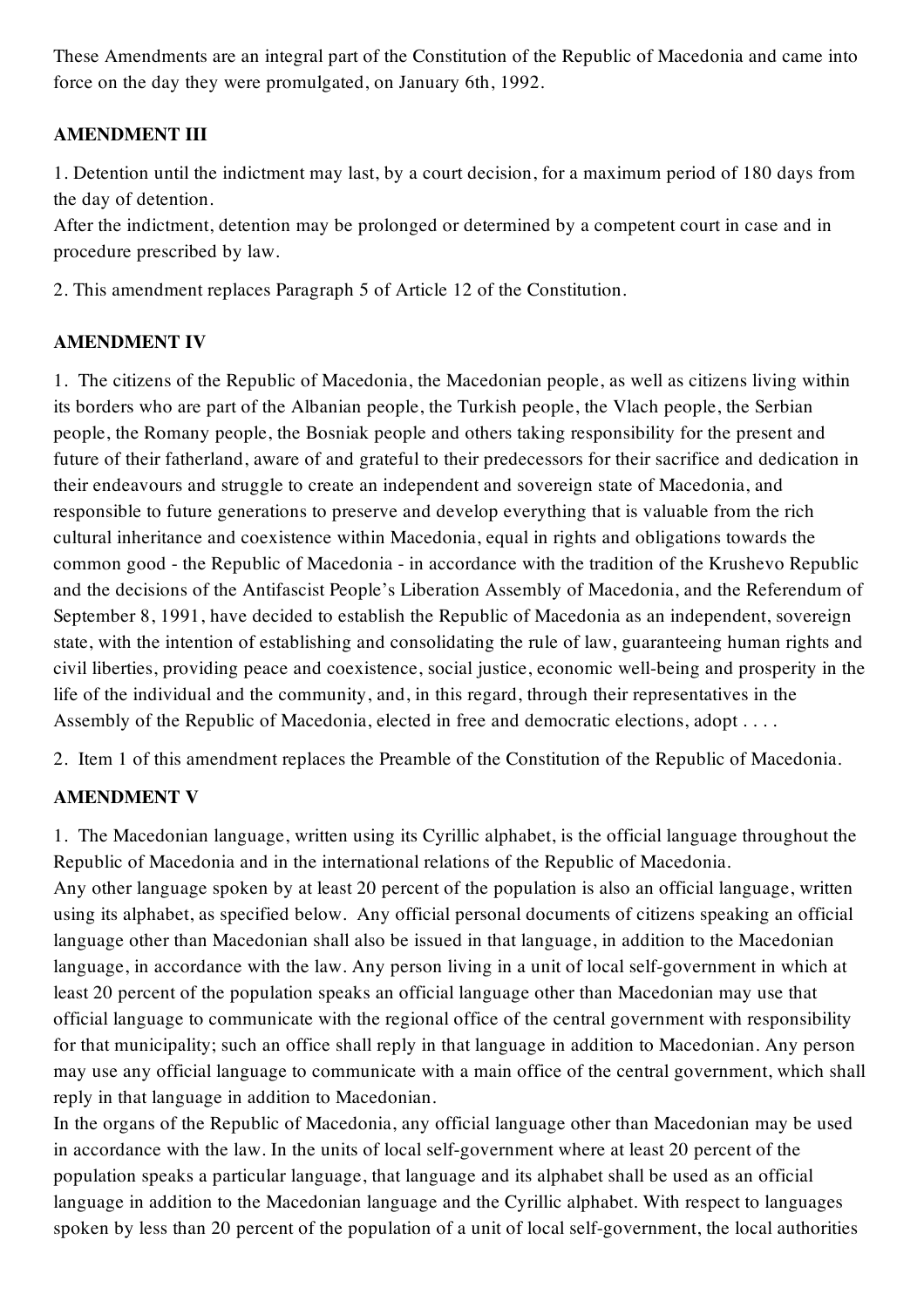shall decide on their use in public bodies.

2. This amendment replaces Article 7 of the Constitution of the Republic of Macedonia.

## **AMENDMENT VI**

1. Equitable representation of persons belonging to all communities in public bodies at all levels and in other areas of public life;

2. Item 1 of this amendment is an addition to line 2 of Article 8 of the Constitution of the Republic of Macedonia.

## **AMENDMENT VII**

1. The Macedonian Orthodox Church, as well as the Islamic Religious Community in Macedonia, the Catholic Church, Evangelical Methodist Church, the Jewish Community and other Religious communities and groups are separate from the state and equal before the law.

2. The Macedonian Orthodox Church, as well as the Islamic Religious Community in Macedonia, the Catholic Church, Evangelical Methodist Church, the Jewish Community and other Religious communities and groups are free to establish schools and other social and charitable institutions, by way of a procedure regulated by law.

3. Item 1 of this amendment replaces paragraph 3 of Article 19 and Item 2 replaces paragraph 4 of Article 19 of the Constitution of the Republic of Macedonia.

## **AMENDMENT VIII**

1. Members of communities have a right freely to express, foster and develop their identity and community attributes, and to use their community symbols. The Republic guarantees the protection of the ethnic, cultural, linguistic and religious identity of all communities. Members of communities have the right to establish institutions for culture, art, science and education, as well as scholarly and other associations for the expression, fostering and development of their identity. Members of communities have the right to instruction in their language in primary and secondary education, as determined by law. In schools where education is carried out in another language, the Macedonian language is also studied.

2. This amendment replaces Article 48 of the Constitution of the Republic of Macedonia.

## **AMENDMENT IX**

1. The Republic guarantees the protection, promotion and enhancement of the historical and artistic heritage of Macedonia and all communities in Macedonia and the treasures of which it is composed, regardless of their legal status.

2. Item 1 of this amendment replaces paragraph 2 Article 56 of the Constitution of the Republic of Macedonia.

## **AMENDMENT X**

1. The Assembly can take a decision if its meeting is attended by a majority of the total number of Representatives. The assembly makes decisions by a majority vote of the Representatives attending, but no less than one-third of the total number of Representatives, in so far as the Constitution does not provide for a qualified majority.

2. For laws that directly affect culture, use of language, education, personal documentation, and use of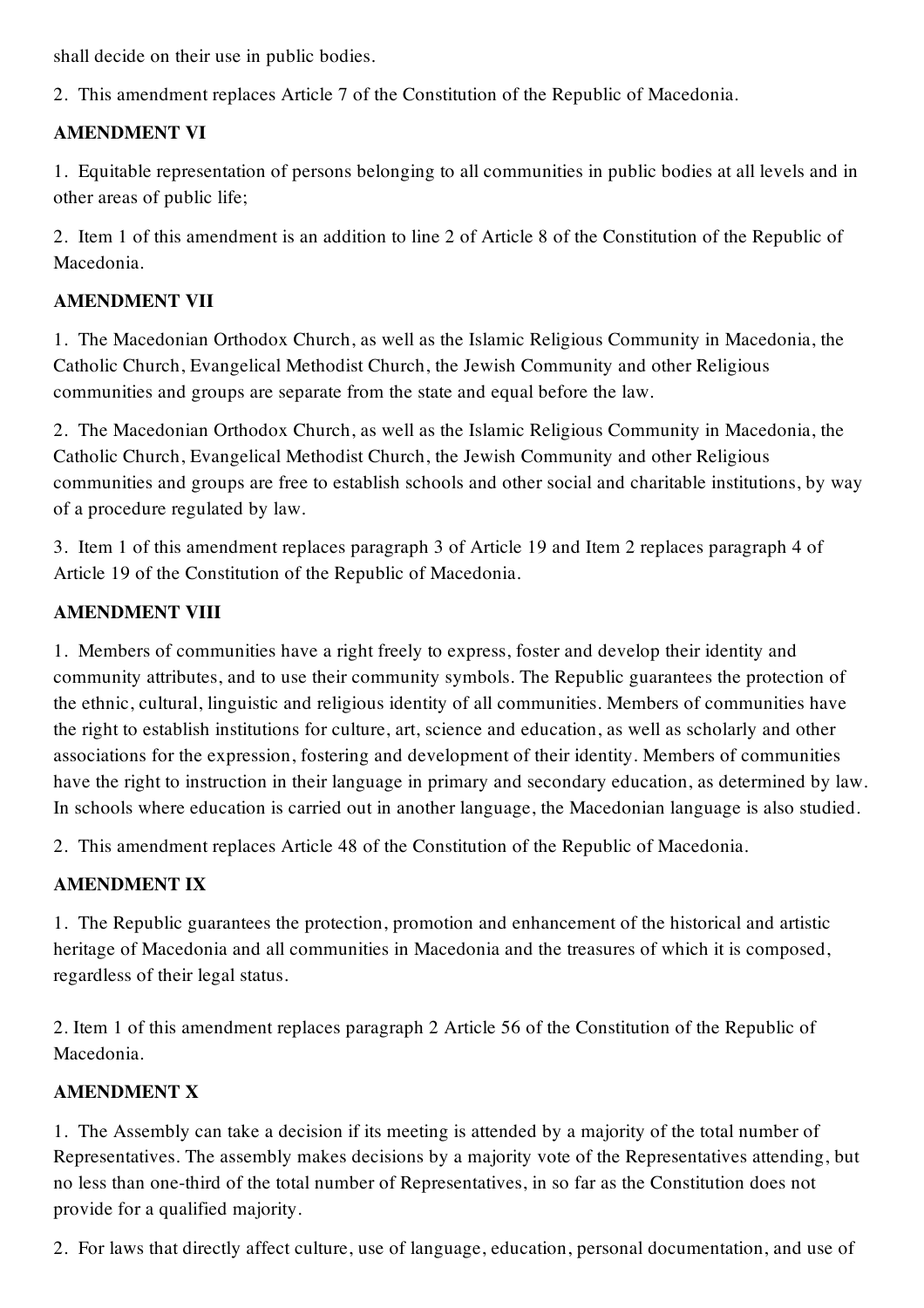symbols, the Assembly makes decisions by a majority vote of the Representatives attending, within which there must be a majority of the votes of the Representatives attending who belong to communities not in the majority in the population of Macedonia. In the event of a dispute within the Assembly regarding the application of this provision, the Committee on Inter-Community Relations shall resolve the dispute.

3. This amendment replaces Article 69 of the Constitution of the Republic of Macedonia.

## **AMENDMENT XI**

1. The Assembly elects the Public Attorney by a majority vote of the total number of Representatives, within which there must be a majority of the votes of the total number of Representatives who belong to communities not in the majority in the population of Macedonia.

2. The Public Attorney protects the constitutional rights and legal rights of citizens when these are violated by bodies of state administration and by other bodies and organizations with public mandates. The Public Attorney shall give particular attention to safeguarding the principles of non-discrimination and equitable representation of communities in public bodies at all levels and in other areas of public life.

3. Item 1 of this amendment replaces paragraph 1 of Article 77, and Item 2 is added to paragraph 2 of Article 77 of the Constitution of the Republic of Macedonia.

## **AMENDMENT XII**

1. The Assembly shall establish a Committee for Inter-Community Relations.

The Committee consists of 19 members of whom 7 members each are from the ranks of the Macedonians and Albanians within the Assembly, and a member each from among the Turks, Vlachs, Romas, Serbs and Bosniaks. If one of the communities does not have representatives, the Public Attorney, after consultation with relevant representatives of those communities, shall propose the remaining members of the Committee.

The Assembly elects the members of the Committee. The Committee considers issues of intercommunity relations in the Republic and makes appraisals and proposals for their solution. The Assembly is obliged to take into consideration the appraisals and proposals of the Committee and to make decisions regarding them. In the event of a dispute among members of the Assembly regarding the application of the voting procedure specified in Article 69(2), the Committee shall decide by a majority vote whether the procedure applies.

2. Item 1 of this amendment replaces Article 78 of the Constitution of the Republic of Macedonia and line 7 of Article 84 is deleted.

## **AMENDMENT XIII**

1. In appointing the three members, the President shall ensure that the Security Council as a whole equitably reflects the composition of the population of Macedonia.

2. Item 1 of this amendment is added to paragraph 2 of Article 86 of the Constitution of the Republic of Macedonia.

## **AMENDMENT XIV**

1. Three of the members shall be elected by a majority vote of the total number of Representatives,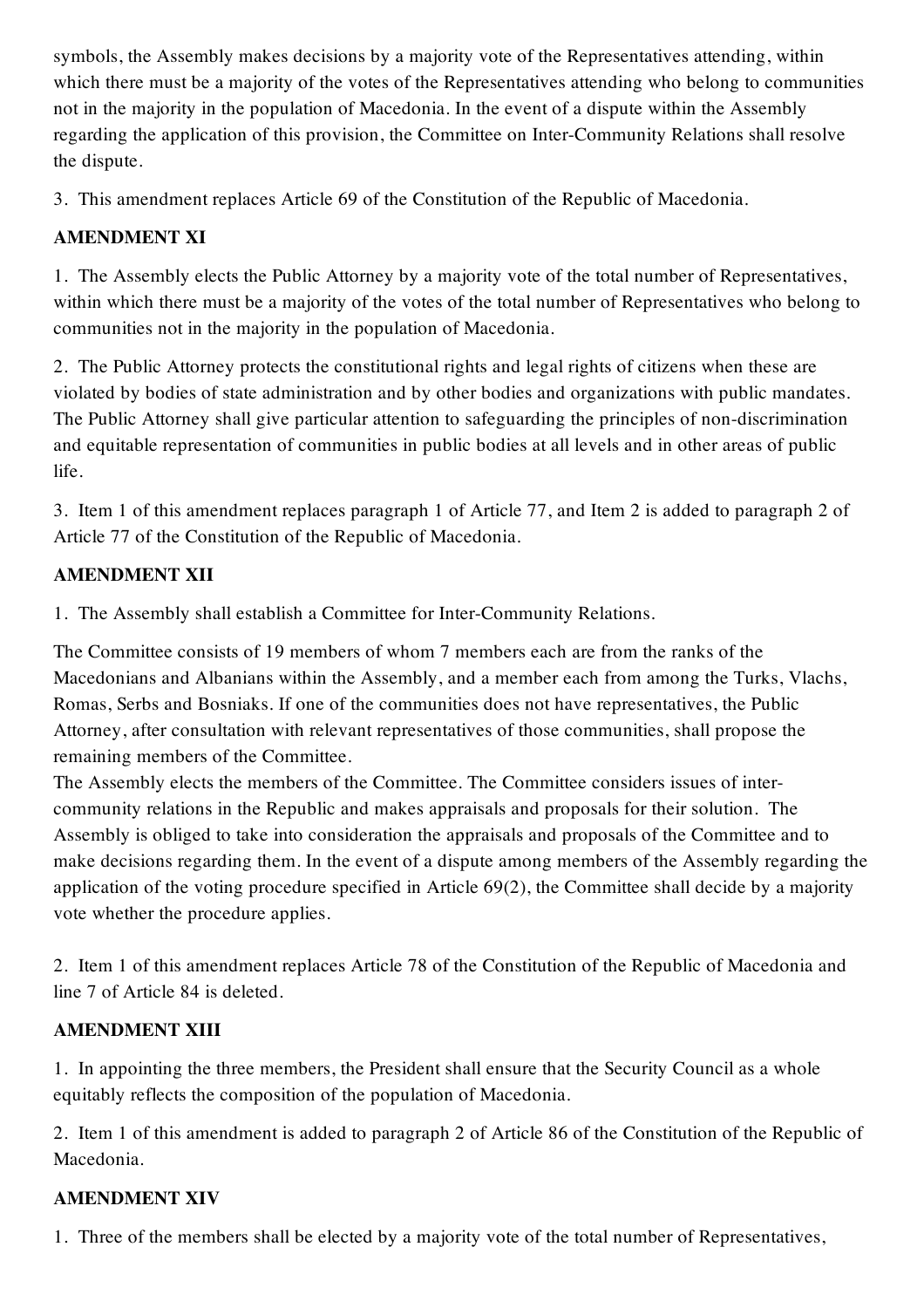within which there must be a majority of the votes of the total number of Representatives who belong to the communities not in the majority in the population of Macedonia.

2. This amendment is added to paragraph 2 of Article 104 of the Constitution of the Republic of Macedonia.

## **AMENDMENT XV**

1. The Assembly elects the judges of the Constitutional Court. The Assembly elects six of the judges to the Constitutional Court by a majority vote of the total number of Representatives. The Assembly elects three of the judges by a majority vote of the total number of Representatives, within which there must be a majority of the votes of the total number of Representatives who belong to the communities not in the majority in the population of Macedonia. The term of office of the judges is nine years without the right to re-election.

2. This amendment replaces paragraph 2 of Article 109 of the Constitution of the Republic of Macedonia.

## **AMENDMENT XVI**

1. Local self-government is regulated by a law adopted by a two-thirds majority vote of the total number of Representatives, within which there must be a majority of the votes of the total number of Representatives who belong to the communities not in the majority in the population of Macedonia. The laws on local finances, local elections, boundaries of municipalities, and the city of Skopje shall be adopted by a majority vote of the Representatives attending, within which there must be a majority of the votes of the Representatives attending who belong to the communities not in the majority in the population of Macedonia.

2. This amendment replaces paragraph 5 of Article 114 of the Constitution of the Republic of Macedonia.

# **AMENDMENT XVII**

1. In units of local self-government, citizens directly and through representatives participate in decisionmaking on issues of local relevance particularly in the fields of public services, urban and rural planning, environmental protection, local economic development, local finances, communal activities, culture, sport, social security and child care, education, health care and other fields determined by law.

2. In the city of Skopje the citizens directly and through representatives participate in decision-making on issues of relevance to the city of Skopje, particularly in the fields of public services, urban and rural planning, environmental protection, local economic development, local finances, communal activities, culture, sport, social security and child care, education, health care and other fields determined by law.

3. Item 1 of this amendment replaces paragraph 1 of Article 115 of the Constitution of the Republic of Macedonia, and Item 2 replaces paragraph 2 of Article 117 of the Constitution of the Republic of Macedonia.

## **AMENDMENT XVIII**

1. A decision to amend the Preamble, the articles on local self-government, Article 131, any provision relating to the rights of members of communities, including in particular Articles 7, 8, 9, 19, 48, 56, 69, 77, 78, 86, 104 and 109, as well as a decision to add any new provision relating to the subject-matter of such provisions and articles, shall require a two-thirds majority vote of the total number of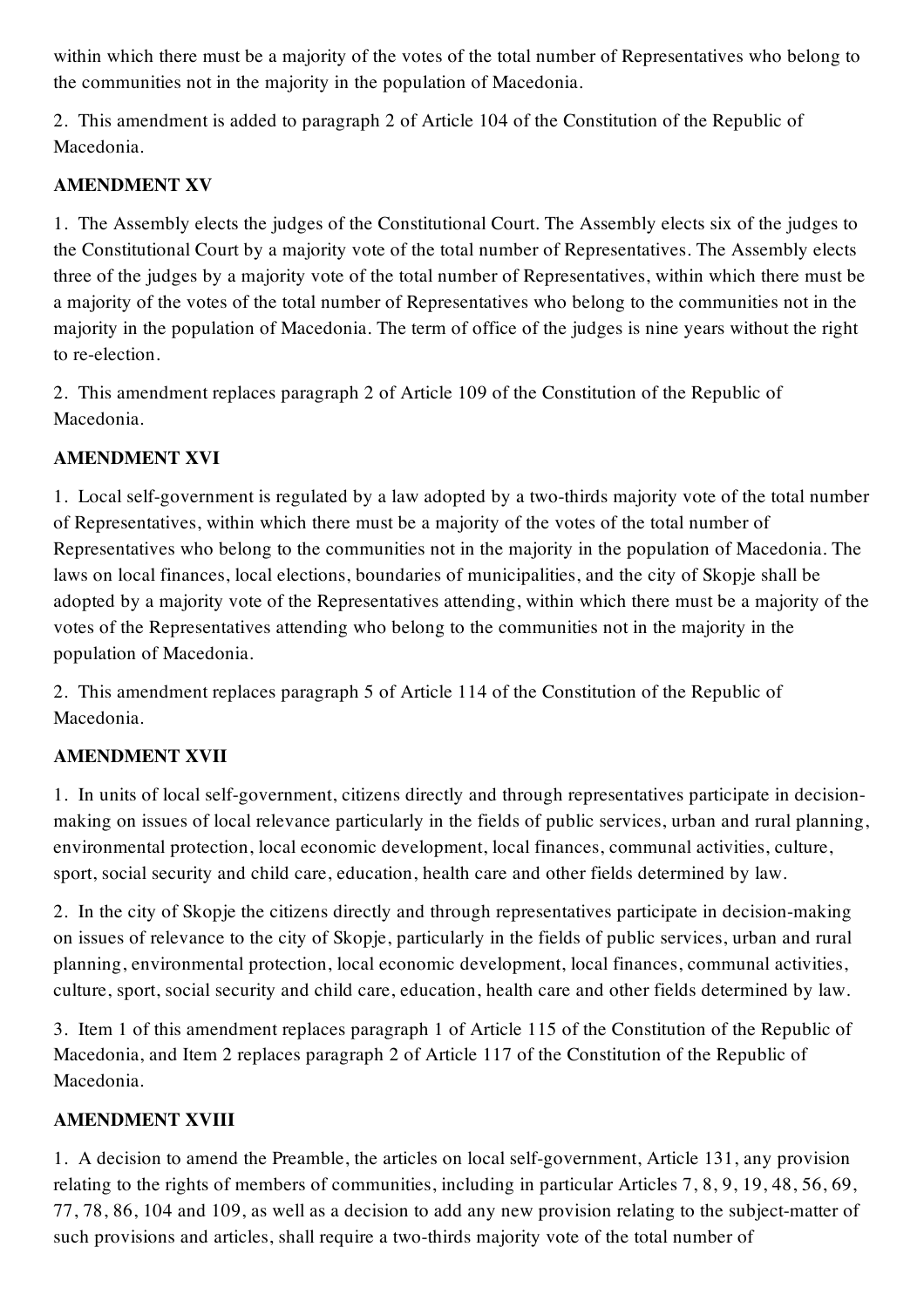Representatives, within which there must be a majority of the votes of the total number of Representatives who belong to the communities not in the majority in the population of Macedonia.

2. With this amendment a new paragraph is added to paragraph 4 of Article 131 of the Constitution of the Republic of Macedonia.

## **AMENDMENT XIX**

1. The freedom and inviolability of correspondence and other forms of communication is guaranteed. Only a court decision may, under conditions and in procedure prescribed by law, authorise nonapplication of the principle of inviolability of correspondence and other forms of communication, in cases where it is indispensable to preventing or revealing criminal acts, to a criminal investigation or where required in the interests of security and defence of the Republic.

2. This amendment replaces Article 17 of the Constitution of the Republic of Macedonia. Pursuant to Article 131, paragraph 5 of the Constitution of the Republic of Macedonia, the Assembly of the Republic of Macedonia, at its session held on 7 December 2005 adopted the following

DECISION FOR PROCLAMATION OF THE AMENDMENTS XX, XXI, XXII, XXIII, XXIV, XXV, XXVI, XXVII, XXVIII, XXIX AND XXX TO THE CONSTITUTION OF THE REPUBLIC OF **MACEDONIA** 

The amendments XX, XXI, XXII, XXIII, XXIV, XXV, XXVI, XXVII, XXVIII, XXIX and XXX to the Constitution of the Republic of Macedonia are hereby proclaimed,

Which the Assembly of the Republic of Macedonia adopted at its session held on 7 December 2005.

## THE ASSEMBLY OF THE REPUBLIC OF MACEDONIA

No. 07-4542/1 PRESIDENT Skopje OF MACEDONIA

7 December 2005 OF THE ASSEMBLY OF THE REPUBLIC

designed by Ljupco Jordanovski, PhD ,

That the copy is true to the original is certified by: DEPUTY-SECRETARY GENERAL OF THE ASSEMBLY OF THE REPUBLIC OF MACEDONIA Felek Kasami

AMENDMENTS XX, XXI, XXII, XXIII, XXIV, XXV, XXVI, XXVII, XXVIII, XXIX AND XXX TO THE CONSTITUTION OF THE REPUBLIC OF MACEDONIA

These Amendments are an integral part of the Constitution of the Republic of Macedonia and shall enter into force on the day of their promulgation.

## **AMENDMENT XX**

1. For offences determined by law, sanction may be imposed, by a state administration body, organization and any other institution carrying public mandates.

Court protection is guaranteed against final verdict for an offence, under conditions and procedure determined by law.

2. This amendment is an addendum to Article 13 of the Constitution of the Republic of Macedonia.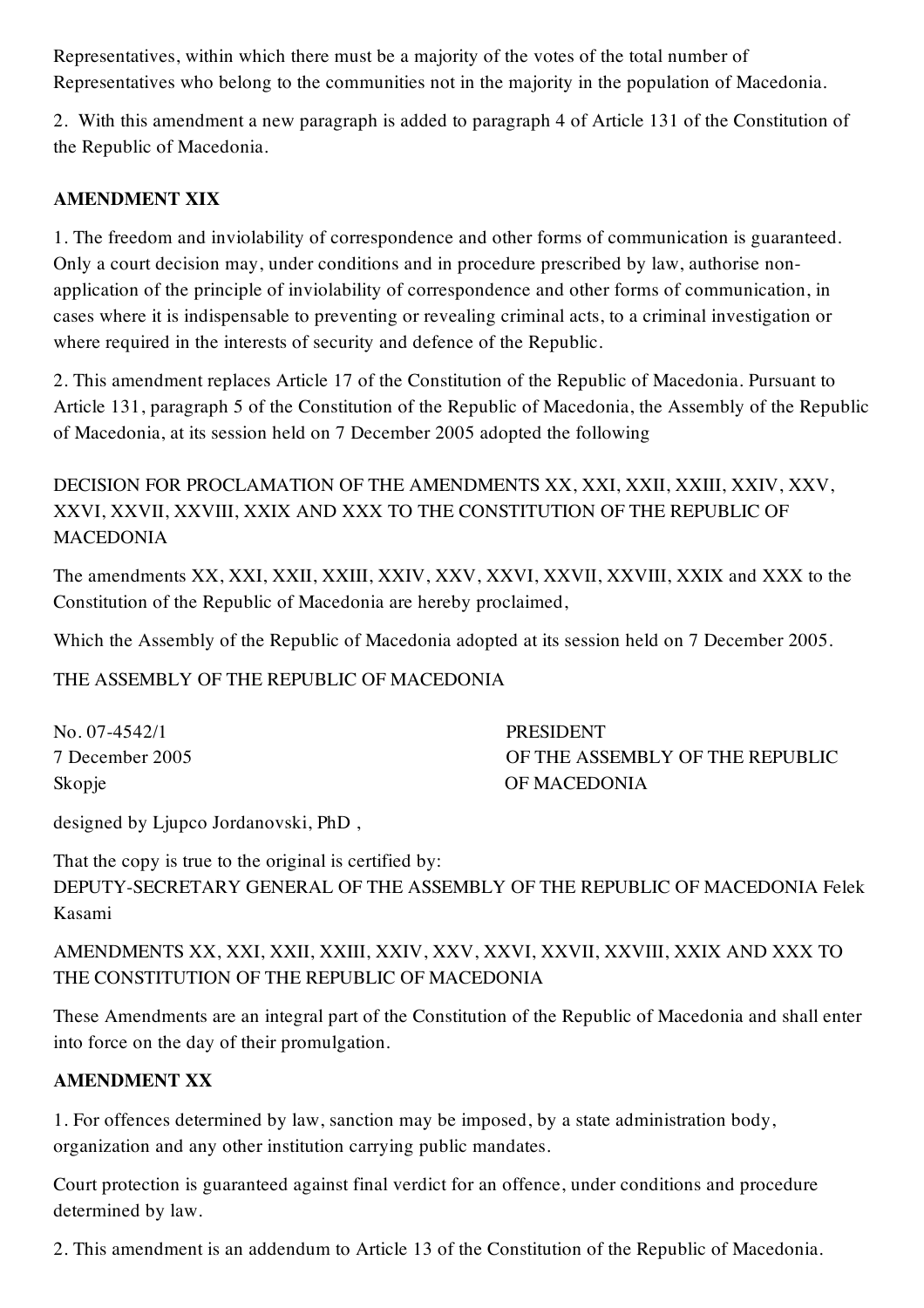### **AMENDMENT XXI**

1. The right to appeal against verdicts in first instance proceedings by a court is guaranteed.

The right to appeal or any other legal protection against individual legal acts adopted in first instance proceedings by an administration body, organization and any other institution carrying public mandates shall be determined by law.

2. This amendment replaces Article 15 of the Constitution of the Republic of Macedonia.

## **AMENDMENT XXII**

1. Proposes two members of the Judicial Council of the Republic of Macedonia.

2. This amendment replaces line 5, Article 84 of the Constitution of the Republic of Macedonia.

### **AMENDMENT XXIII**

1. The Prime Minister is granted immunity. The Assembly decides on his or her immunity.

2. This amendment replaces paragraph 3 of Article 89 of the Constitution of the Republic of Macedonia.

## **AMENDMENT XXIV**

1. P roposes the Public Prosecutor of the Republic of Macedonia having previously obtained opinion by the Council of Public Prosecutors.

2. This amendment replaces line 12 of Article 91 of the Constitution of the Republic of Macedonia.

### AMENDMENT XXV

1. Judiciary power is exercised by courts. Courts are autonomous and independent. Courts judge on the basis of the Constitution and laws and international agreements ratified in accordance with the Constitution. Emergency courts are prohibited.

The types of courts, their spheres of competence, their establishment, abrogation, organization and composition, as well as the procedure they follow are regulated by a law adopted by a of two-thirds majority vote of the total number of MP's.

2. Clause 1 of this amendment replaces Article 98 of the Constitution of the Republic of Macedonia.

## **AMENDMENT XXVI**

1. The term of office of a judge ceases

- if he/she so requests;

- if he/she permanently loses the capability of carrying out a judge 's office, which is determined by the Judicial Council of the Republic of Macedonia;

- if he/she fulfils the conditions for retirement;
- if he/she is sentenced for a criminal offence to a prison term of a minimum of six months;

- if he/she is elected or appointed to another public office, except when his/her judicial function rests under conditions determined by law;

A judge is discharged

- when he/she commits a serious disciplinary offense which makes him/her unsuitable to perform a judge 's office prescribed by law; and

- he/she performs her judicial duty unprofessionally and unethically under conditions stipulated by law.

2. Clause 1 of this amendment replaces paragraph 3 of Article 99 of the Constitution of the Republic of Macedonia.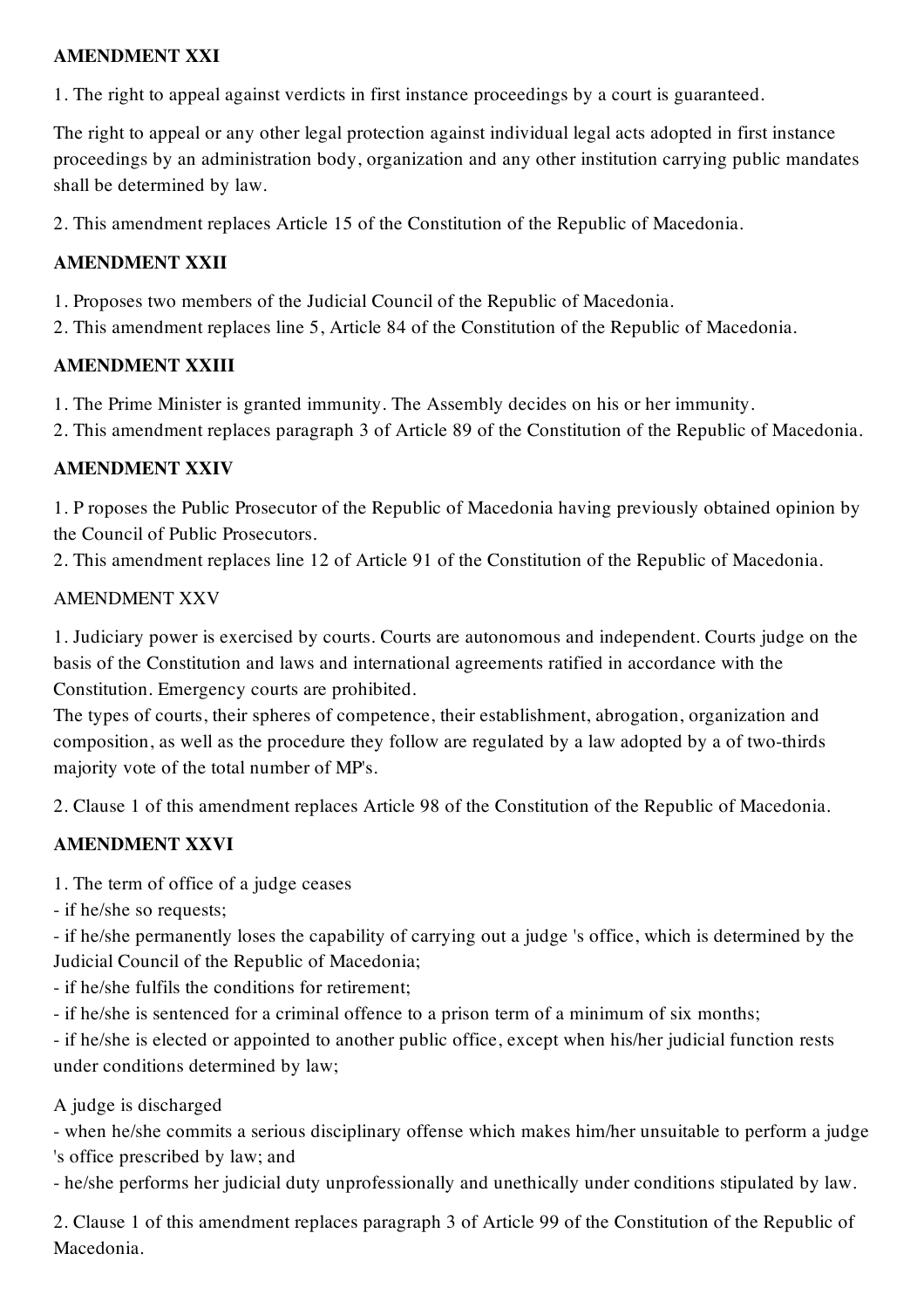### **AMENDMENT XXVII**

1. A judge shall not be held responsible for an opinion given in the process of rendering a court decision. A judge shall not be detained without the consent of the Judicial Council, except when caught in committing a criminal act for which a prison sentence of at least five years is prescribed.

2. The judicial function is incompatible with membership in a political party or with another public function or profession determined by law.

3. Clause 1 of this amendment replaces paragraph 2 of Article 100 of the Constitution of the Republic of Macedonia, and clause 2 of this amendment replaces paragraph 3 of Article 100 of the Constitution of the Republic of Macedonia.

## **AMENDMENT XXVIII**

1. The Judicial Council of the Republic of Macedonia is an independent and autonomous institution of the judiciary. The Council shall ensure and guarantee the independence and the autonomy of the judiciary. The Judicial Council is composed of fifteen members. The President of the Supreme Court of the Republic of Macedonia and the Minister of Justice are ex officio members of the Judicial Council. Eight members of the Council are elected by the judges from their own ranks. Three of them shall belong to the communities that are not majority in the Republic of Macedonia, insuring that equitable representation of citizens belonging to all communities shall be observed. Three members of the Council are elected by the Assembly of the Republic of Macedonia with majority votes of the total number of MP's, and with majority votes from the total number of MP's who belong to the communities that are not majority in the Republic of Macedonia. Two members of the Council are proposed by the President of the Republic of Macedonia and are elected by the Assembly of the Republic of Macedonia, and one of them shall belong to the communities that are not majority in the Republic of Macedonia.

The members of the Council elected by the Assembly of the Republic of Macedonia, on a proposal of the President of the Republic of Macedonia shall be from among University law professors, lawyers and other prominent jurists. The members of the Council are elected for a term of six years, with the right to one re-election. The criteria and manner of election, as well as the basis and the procedure for termination of the mandate and dismissal of a member of the Council shall be determined by law. The office of a member of the Council is incompatible with membership in political parties and with performance of other public offices and professions determined by law.

2. This amendment replaces Article 104 of the Constitution of the Republic of Macedonia.

## **AMENDMENT XXIX**

- 1. The Judicial Council of the Republic of Macedonia
- elects and dismisses judges and lay judges;
- determines the termination of a judge's office;
- elects and dismisses Presidents of Courts;
- monitors and assesses the work of the judges
- decides on the disciplinary accountability of judges;
- has the right to revoke the immunity of judges;

- proposes two judges for the Constitutional Court of the Republic of Macedonia from among the judges; and

- performs other duties stipulated by law.

On the election of judges, lay judges and court presidents, equitable representation of citizens belonging